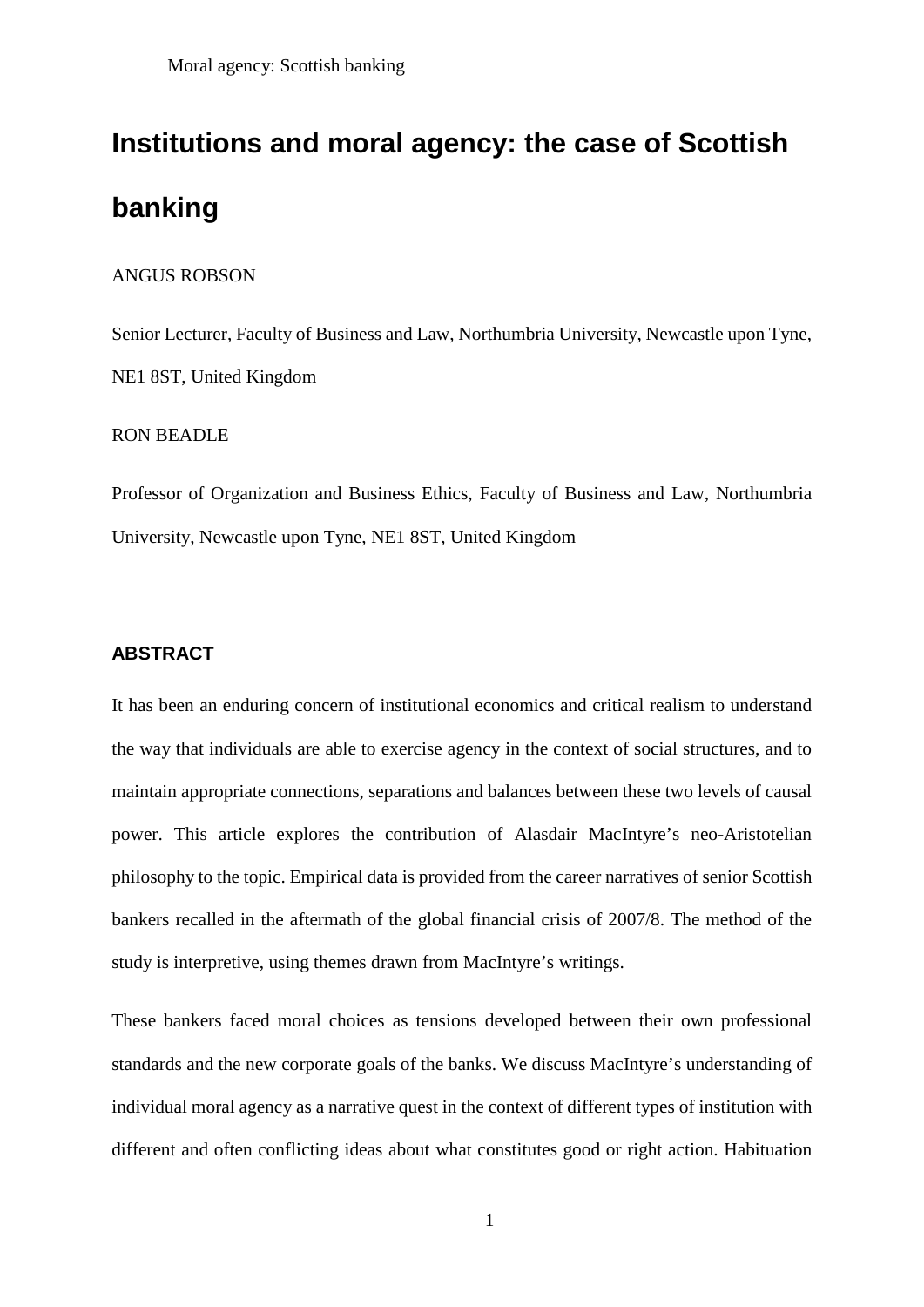and deliberation are important in enabling action, but fully developed moral agency also depends on individuals being able to make choices in the space opened up by tensions within and between institutions.

# **1. Introduction**

There has been an enduring interest in the relationship between agency and structure in social theory, which has been characterised in recent years by an effort to achieve an appropriate balance between the constraints placed upon individuals by social structures, and the freedom of individuals to act within and to shape their social context (Archer, 2002; Elder-Vass, 2007; Giddens, 2014; Hodgson, 2007; MacIntyre, 1999b). Building on previous discussions of the comparative approaches of Geoff Hodgson and Margaret Archer (Fleetwood, 2008; Fuller, 2013), here we explore Alasdair MacIntyre's contribution to the topic, through an empirical study of the career histories of senior Scottish bankers, and we situate this relative to approaches in critical realism and institutional economics, represented by Archer (2003) and Hodgson (2004).

We formulate a version of the question of agency specifically as follows: *How do individuals exercise moral agency in the context of institutions?* We seek to answer the question by discussion of a particular context, provided by empirical evidence from a group of banking leaders in Scotland, in the aftermath of the global financial crisis of 2007/8.

We proceed as follows. First we review some key concepts from Hodgson, Archer and MacIntyre. Then, we set out the empirical evidence, showing our participants' accounts of transition in the Scottish banking sector between the 1980s and the 2000s, together with a snapshot of each individual career narrative. We interpret these accounts from the perspective of MacIntyre's understanding of the way that individual agency moves among social structures, which are often in various states of tension and conflict, either between each other or within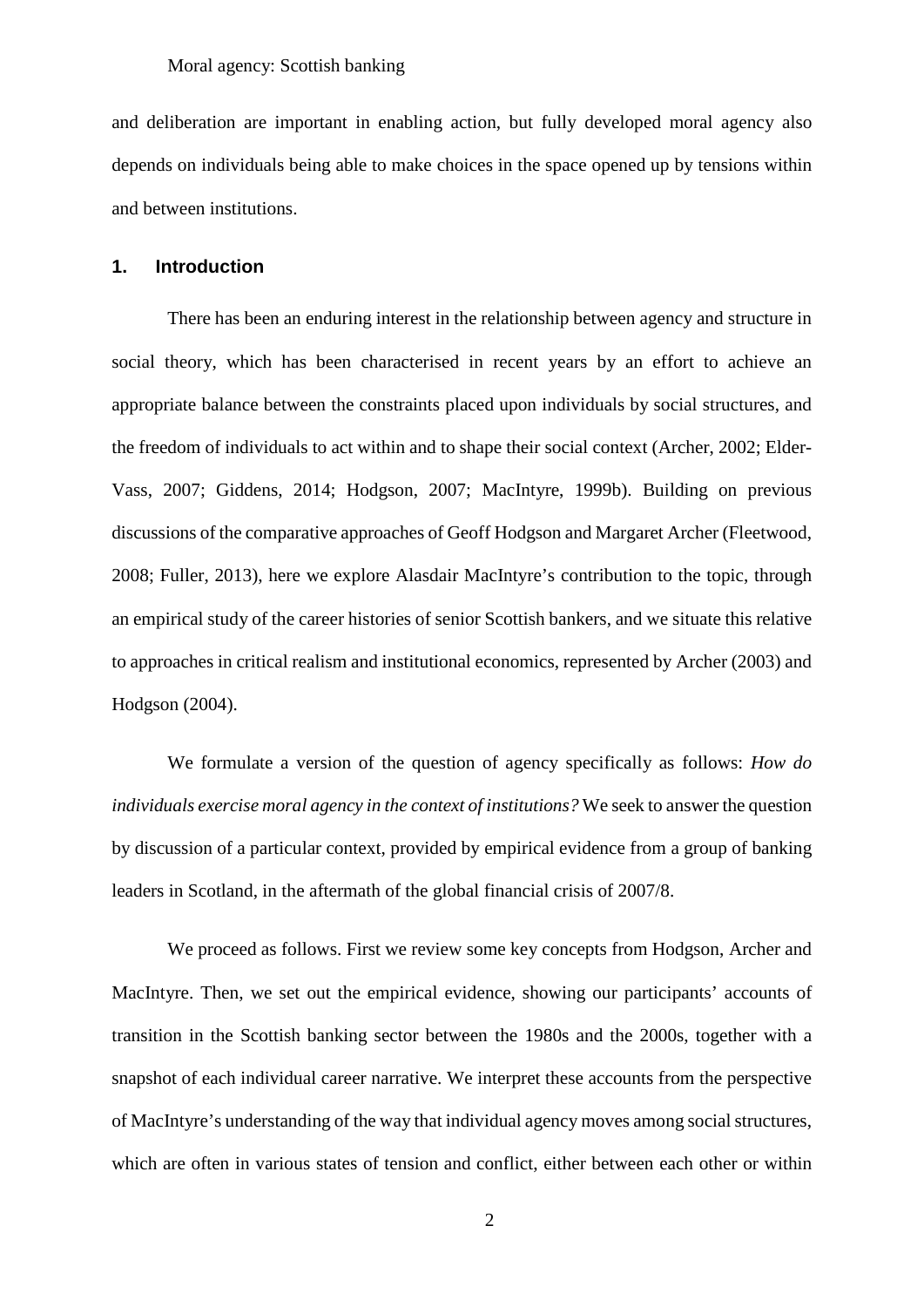themselves. Finally, we explore what MacIntyre's understanding of agency can bring to institutional economics. We propose that MacIntyre's ideas of narrative quest and of conflict within and among institutions offer a useful picture of how space for human action is created. One institution is never enough to account for the emergence of moral agency.

# **2. Moral agency and social structure: Hodgson, Archer and MacIntyre**

The question of how one can give an account of reasons for action, which gives adequate weight to both agency and structure, is of central interest for MacIntyre, as it is for Hodgson and Archer. These three authors represent, for current purposes, three different accounts of the connection between agency and structure, respectively: Aristotelian hermeneutics, institutional economics and critical realism. In this section we explore their different approaches to that central question.

Hodgson (2004) emphasises the role of habits in forming reasons for action. He is committed to a view of rationality which depends on habits, beliefs and reasons, in that order. 'Instinct is prior to habit, habit is prior to belief, and belief is prior to reason' (Hodgson, 2004, p. 172). He holds this to be true in terms of functional dependency as well as evolutionary progress and sequences of human development. He also holds, taking a Darwinian line, that 'the uniqueness of humanity does not lie in any relegation of instinct or habit, but in the critical supplementary deployment of conscious rational deliberation when a striking problem or novel situation demands it' (p.172).

For Hodgson, habits provide a mechanism through which the agency of individuals is affected by social structures, particularly institutions, which he defines as 'integrated systems of rules that structure social interactions' (Hodgson, 2015, p. 501). The regularities of behaviour which constitute institutions cause regularities of behaviour at the individual level. However, this is not to say that habits determine individual action, because the causal power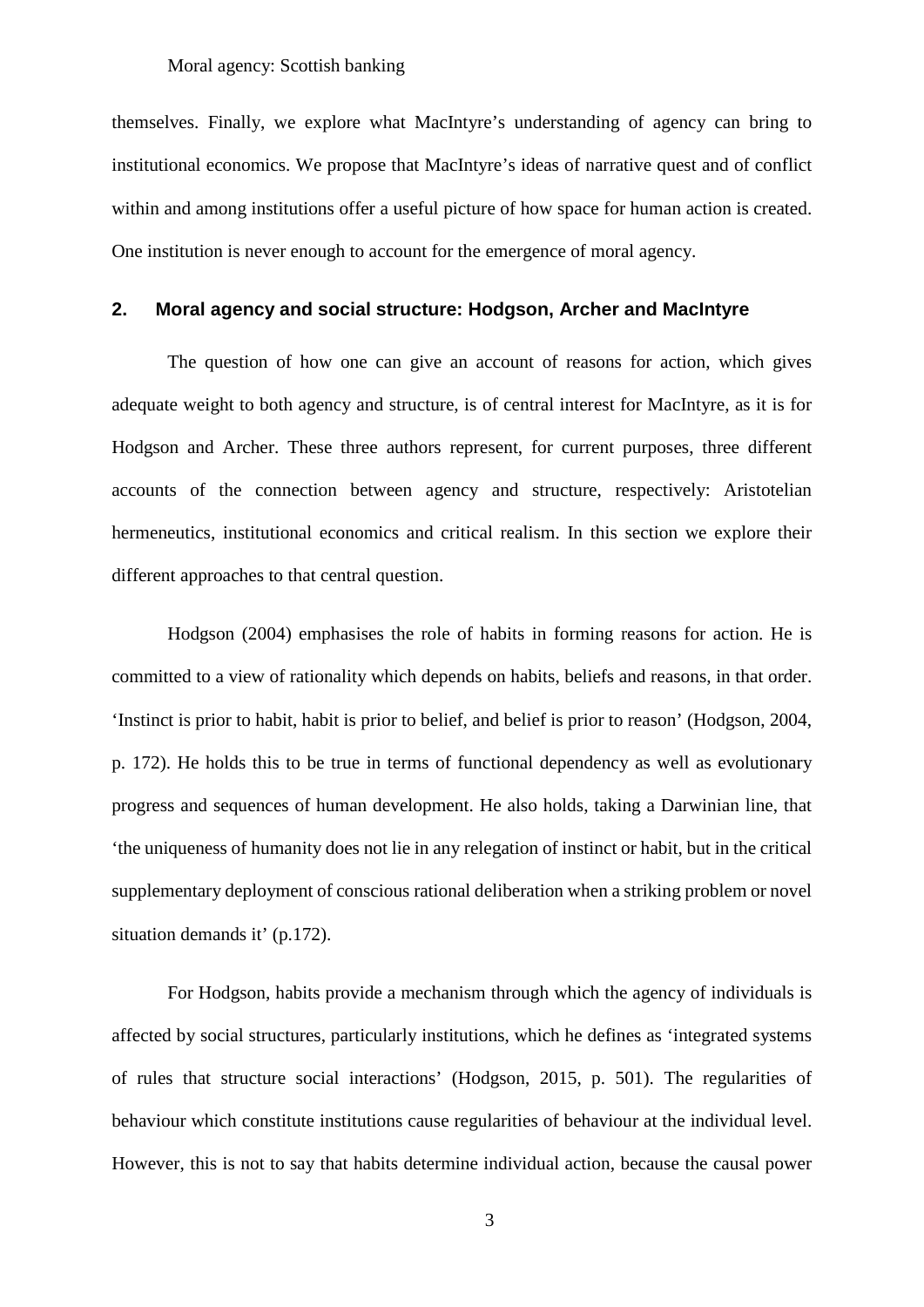of habit is mediated by belief and rational deliberation. Although Hodgson does not emphasise the role of deliberation in determining action, he does allow a place for it where habits are in conflict with each other (Fleetwood, 2008).

Habits in this sense are regularities of both thought and action. To say that some habit of thought is prior to belief is to suggest assumptions which may be unconscious, in the sense that they are not formulated deliberately. Institutions provide an explanation of this; they influence the agency of individuals by supplying them not only with evaluative commitments, but also with epistemic assumptions. Such habits of thought may for the most part be tacit, 'submerged repertoires of potential behaviour' (Hodgson, 2004, p.170). For instance, if we take contemporary US English as an example of an institution, in order to habitually associate shame with some particular epithet, such as 'loser', one need not have consciously formulated any specific belief about losers. One need only have been exposed to a particular tone of public dialogue.

For Hodgson, then, individual agency is dependent on habits of thought and action acquired through participation in social structures, but such habits, whilst sufficient to explain non-reflective behaviour, are insufficient to explain agency, which requires reflexivity. It is reflexivity which particularly interests Archer.

Archer uses the terms agency and action in a slightly different way, and it is helpful to be clear about this. For Archer (2003), human beings are possessed of 'primary' agency in so much as they are part of some society or other. In this sense, all persons, from the moment that they arrive in the world, have primary agency as part of some collective. However, the individual is regarded here as stratified, and this represents a developmental process. Through the exercise of reflexivity, agents become capable of forging their identities and becoming 'Actors'. Actors properly exist in the singular. 'Unlike agency, which is universal to members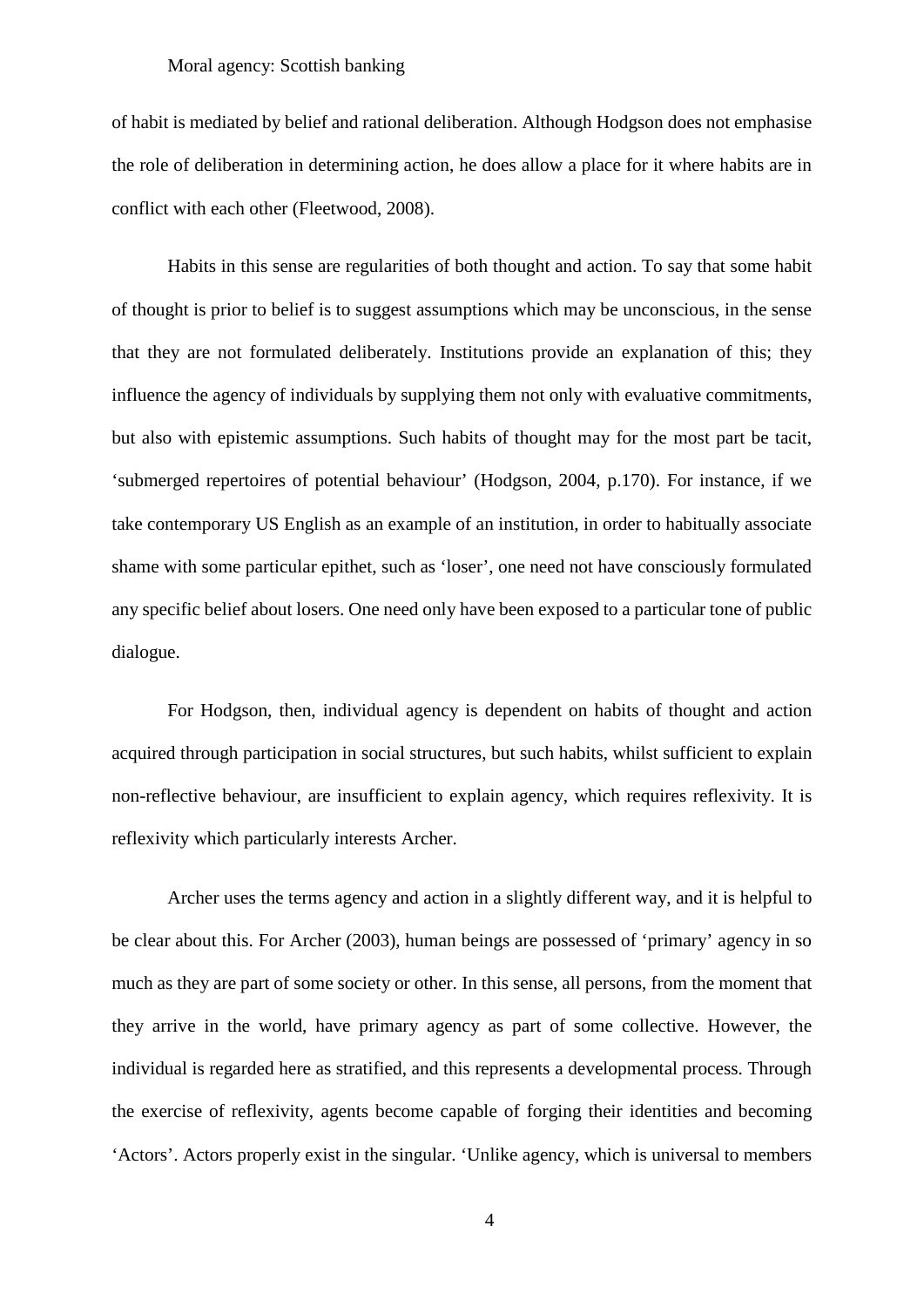of society, not everyone can succeed in becoming an Actor – that is in finding a role in which they feel they can invest themselves, such that the accompanying social identity is expressive of who they are' (Archer, 2003, p.118).

On this view, agency is a kind of striving after personal identity, in the face of the homogenizing influences of social structures. The all-important role of reflexive deliberation is conceived of by Archer as the process of internal conversation. She explores this concept through an empirical study involving in-depth interviews with twenty people of varying ages and economic backgrounds in the UK. However, the study makes it clear that the form of internal conversation varies from person to person. In fact, such reflexive conversations appear to be external as well as internal. This results in Archer grouping people into such categories as 'communicative reflexives' and 'autonomous reflexives'(Archer, 2003, pp. 167, 210), according to whether they are liable to deliberate by consulting those around them, or whether they are liable rather to consult with themselves. Archer's study is relevant in this regard because it poses similar questions to the empirical work of the current article; both studies are interested in why particular people decide particular courses of action, and to whom they refer when doing so.

Fleetwood (2008) suggests that Hodgson and Archer appear to be offering different theories of the link between agency and structure, mainly because they are focused on different aspects of a complex picture. It is not a part of our argument here to try to reconcile those positions. However, when we consider MacIntyre's understanding of agency and structure, it becomes apparent that his account encompasses habituation *and* reflexive deliberation.

MacIntyre is interested in many of the same basic questions concerning the reasons people have for action, but his terminology is sometimes very different from Hodgson and Archer. Conspicuously, MacIntyre uses the word 'institution' to mean what Hodgson would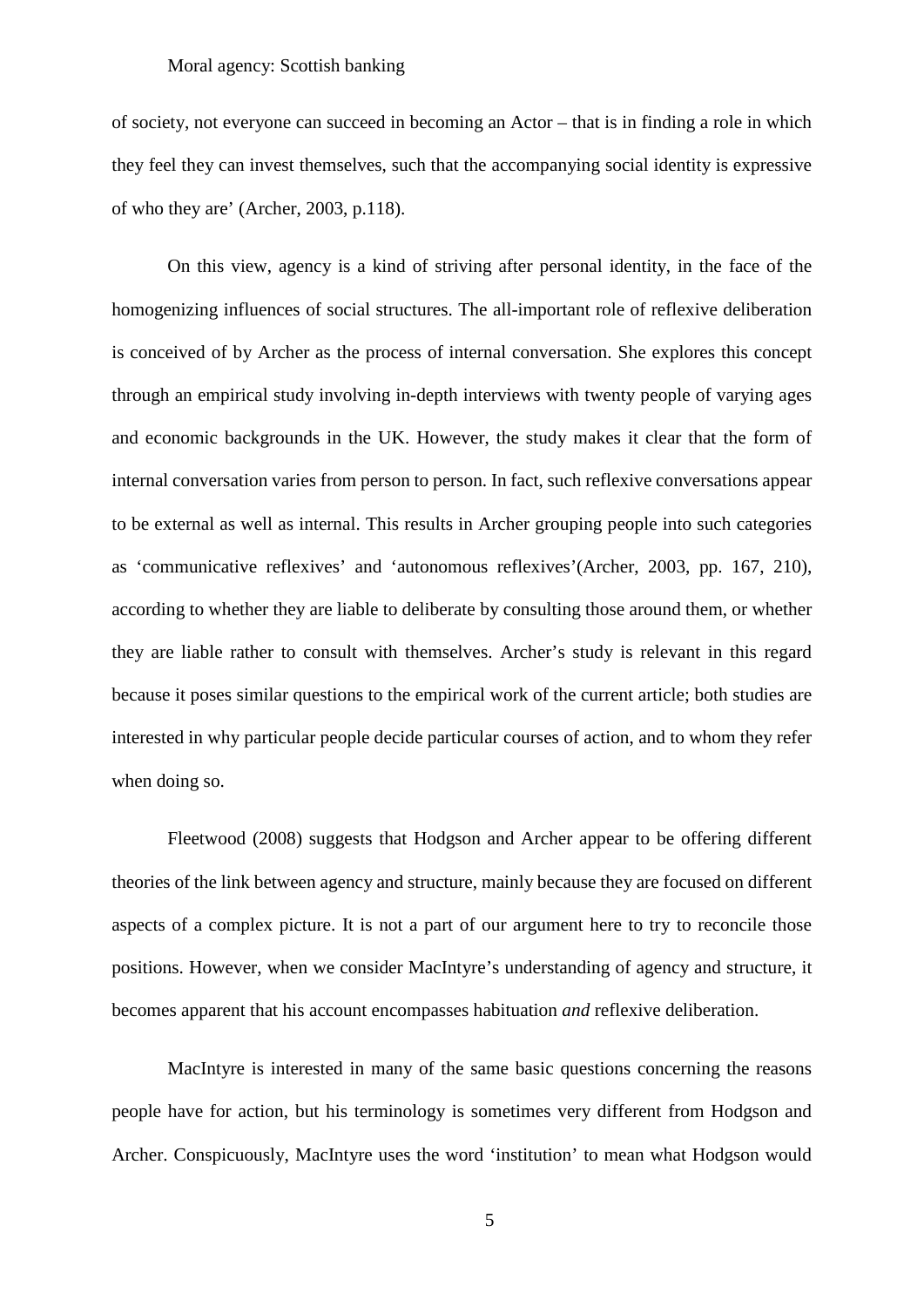call an organization, and consequently he tends to use the phrase 'social structures' often to refer to what Hodgson would call institutions. In the current article, in order to avoid confusion, we use the term 'organization' in place of MacIntyre's 'institution' and we use the term 'institution' as far as possible in the same sense as Hodgson uses it, so that broadly our usage conforms with institutional economics.

MacIntyre is generally interested in *moral* agency, rather than agency per se, but since his view of moral agency is Aristotelian, and thus encompasses whatever makes for a good life, it is wide. For instance, the question, 'What should I do?' asked in the sense, 'What career shall I pursue?' is, for MacIntyre, already a moral question, regardless of what the answer might be. For Archer, the same question is straightforwardly a question of agency *per se*, and likely to be interpreted as a matter of identity.

MacIntyre's is a philosophy of practical reason, focused on the question of how people in particular social circumstances can determine how best to live (Lutz, 2018). Following feminist authors on ethics of care such as Held (1995) and Kittay (1999), MacIntyre (1999a) understands that people acquire the capacity for practical reason through being raised in intimate relationships of care (in families, schools, friendships and so on) and their ultimate emergence as independent practical reasoners is an achievement by both themselves and those who have nurtured them. A person's progress as a practical reasoner is conceived as a narrative quest for the good life, a fashioning of a life story as seems best to that person, given their particular history and circumstances (MacIntyre, 2007). However, if it is to be successful, this narrative quest is never conducted in isolation; it is pursued in the light of all the other life stories of which any individual is a part.

Social structures are therefore crucial to MacIntyre's understanding of practical reason, both in its formation and its exercise. However, he is not concerned with the ontological status

6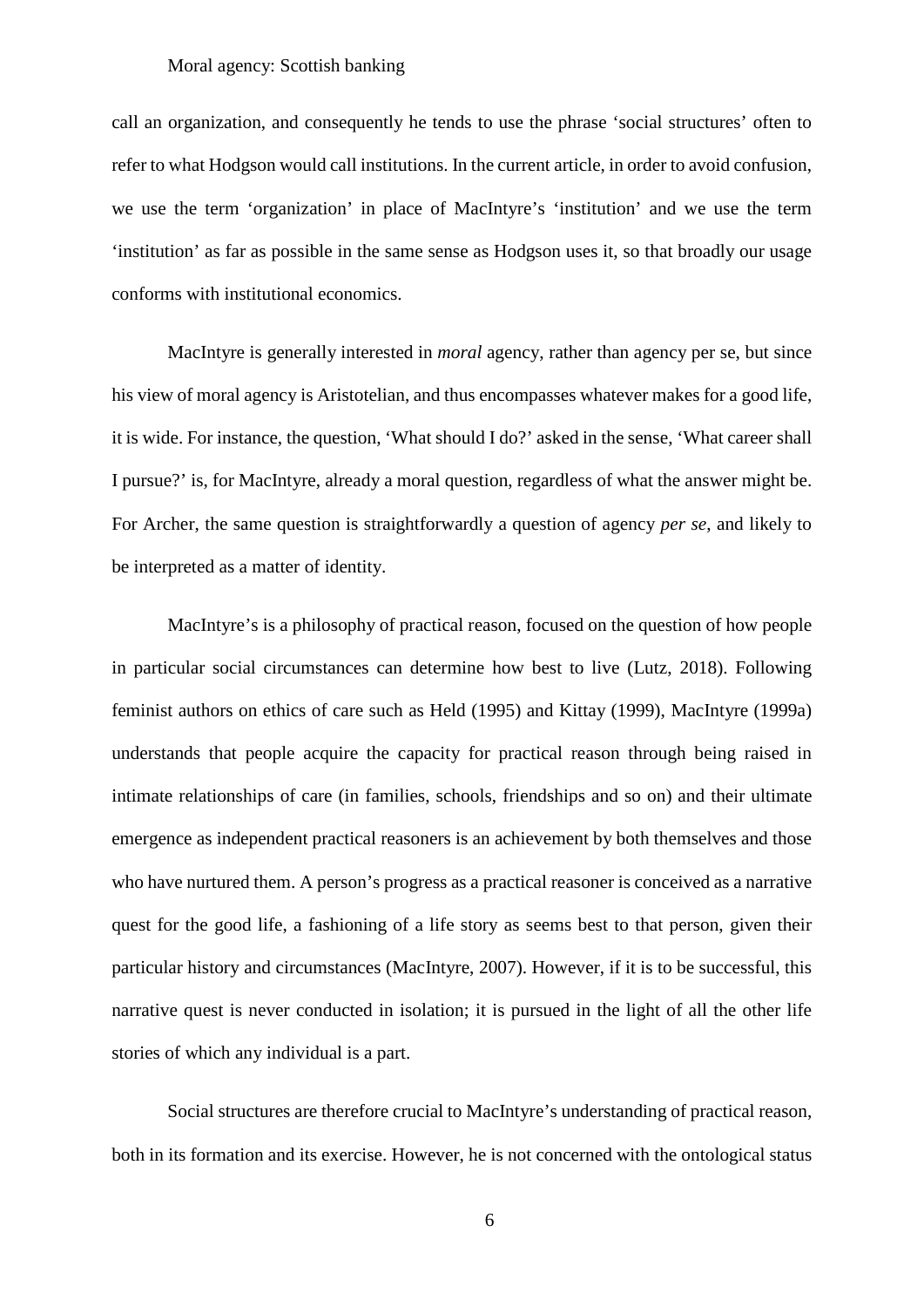of social structure in the way that critical realism is. Rather he is concerned with practical occurrences and particular structures – very much the institutions of institutional economics – including families and schools, practices, workplaces, communities, languages and traditions.

MacIntyre's philosophy is hermeneutic, as well as Aristotelian (Machura, 2007). He is interested in how people acquire the assumptions that they need in order to begin practical reasoning and how those assumptions may be questioned and perhaps overturned. Traditions explain both of these things. For instance, a set of assumptions about honesty may be handed down to someone by family and school, and she might accept those assumptions without question until she encounters a different set of assumptions when she begins work in some particular organization. This encounter may then cause her to either reject her previous assumptions, or to resist the new ones. It may even result in her attempting to manage with both sets of standards operating at once – one in the workplace and one at home – a state which MacIntyre calls compartmentalization (MacIntyre, 1999b).

We are thus in a position to note some similarities and differences between MacIntyre on the one hand and Hodgson and Archer on the other. Like Hodgson, MacIntyre is interested in the way that social structures transmit habits of thought and action to individuals, and he is similarly committed to the view that the acceptance of such assumptions is a necessary first step on the way to a more reflexive rationality. Like Archer, MacIntyre sees becoming an independent practical reasoner as a developmental achievement, one which requires reflexive deliberation and which may be jeopardised by social circumstances. Unlike Archer, he does not conceive of reflexive deliberation as primarily an internal process. Rather, he sees deliberation itself as both personal and shared, a matter of one narrative quest amongst other narrative quests.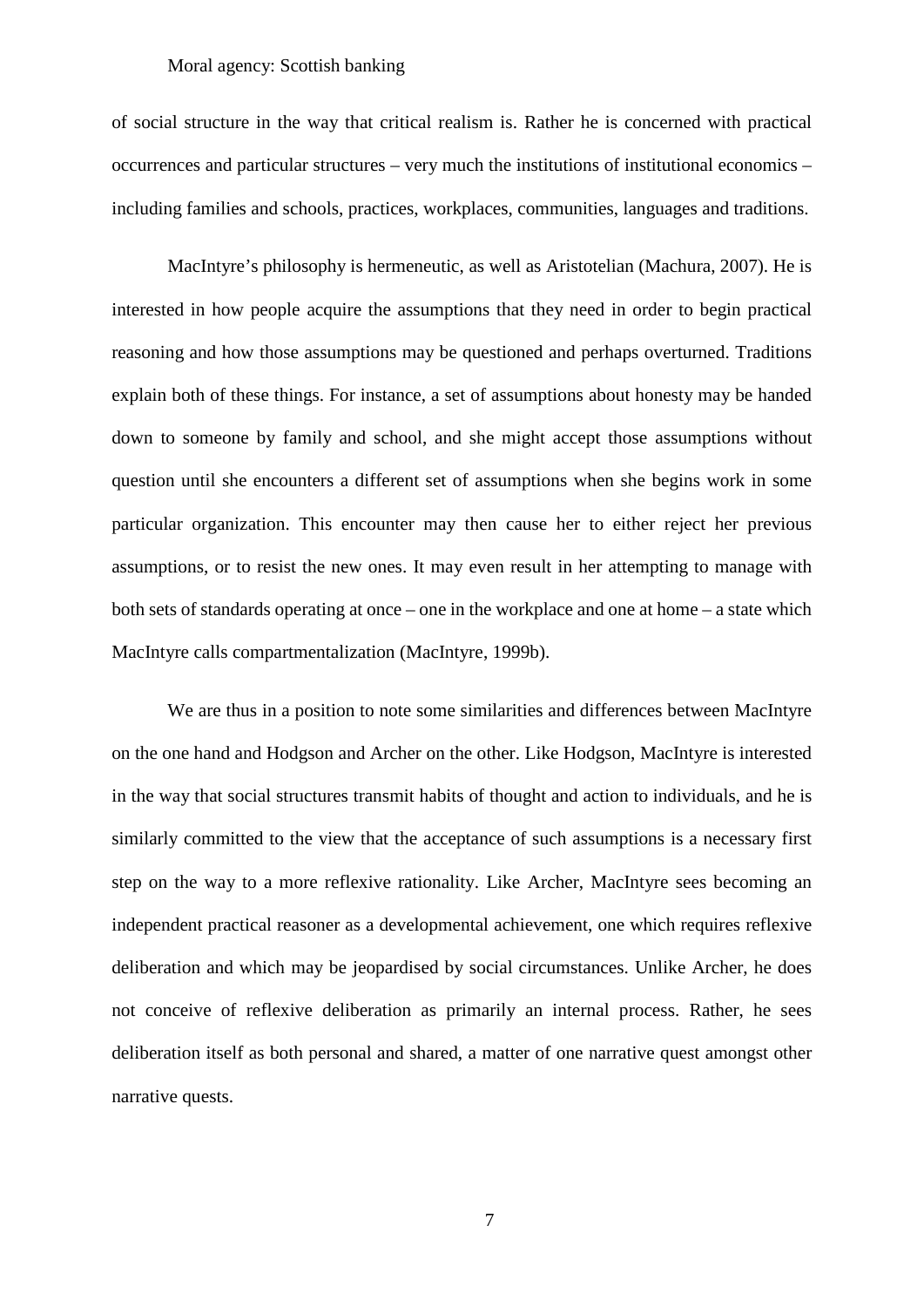For MacIntyre, human beings are story-telling animals. We make sense of our lives by constructing and continually reconstructing our personal stories of where we have been and where we are going. He calls this 'the narrative unity of a human life', and he sees it as a key explanation of the way that individuals decide how to act in particular social contexts. 'I can only answer the question "What am I to do?" if I can answer the prior question "Of what story or stories do I find myself a part?"' (MacIntyre, 2006, p.216).

Importantly, MacIntyre devotes a great deal of his writing to the conflicts which may arise between and among certain kinds of social structure, and in this he seems to offer something different to both Hodgson and Archer. MacIntyre is interested in disagreements between the assumptions of different social structures amongst which we move as practical reasoners. Tensions may arise between different traditions, as they do between, for instance, conservative Islam and secular liberalism, and they may arise within traditions themselves, as new ideas and experiences are encountered and traditions evolve in response (MacIntyre, 1994). Tensions may also arise between different *kinds* of social structure; MacIntyre (2007) draws particular attention to the uneasy relationship often found between the standards of professional or occupational practices and the organisations with which they are associated.

Tensions concerning what is good or best may arise, of course, between or within any of the social structures discussed so far, and it is in such circumstances of tension, that we generally face difficult decisions as moral agents. One key point of MacIntyre's idea of the narrative unity of a human life is that it provides an understanding of the way that particular lives find a path through such conflicts, between national cultures, between home and work, within organizations and so on (MacIntyre, 2016). This will be the backdrop to our empirical analysis of the personal career histories of senior Scottish bankers before and during the financial crisis of 2007/8.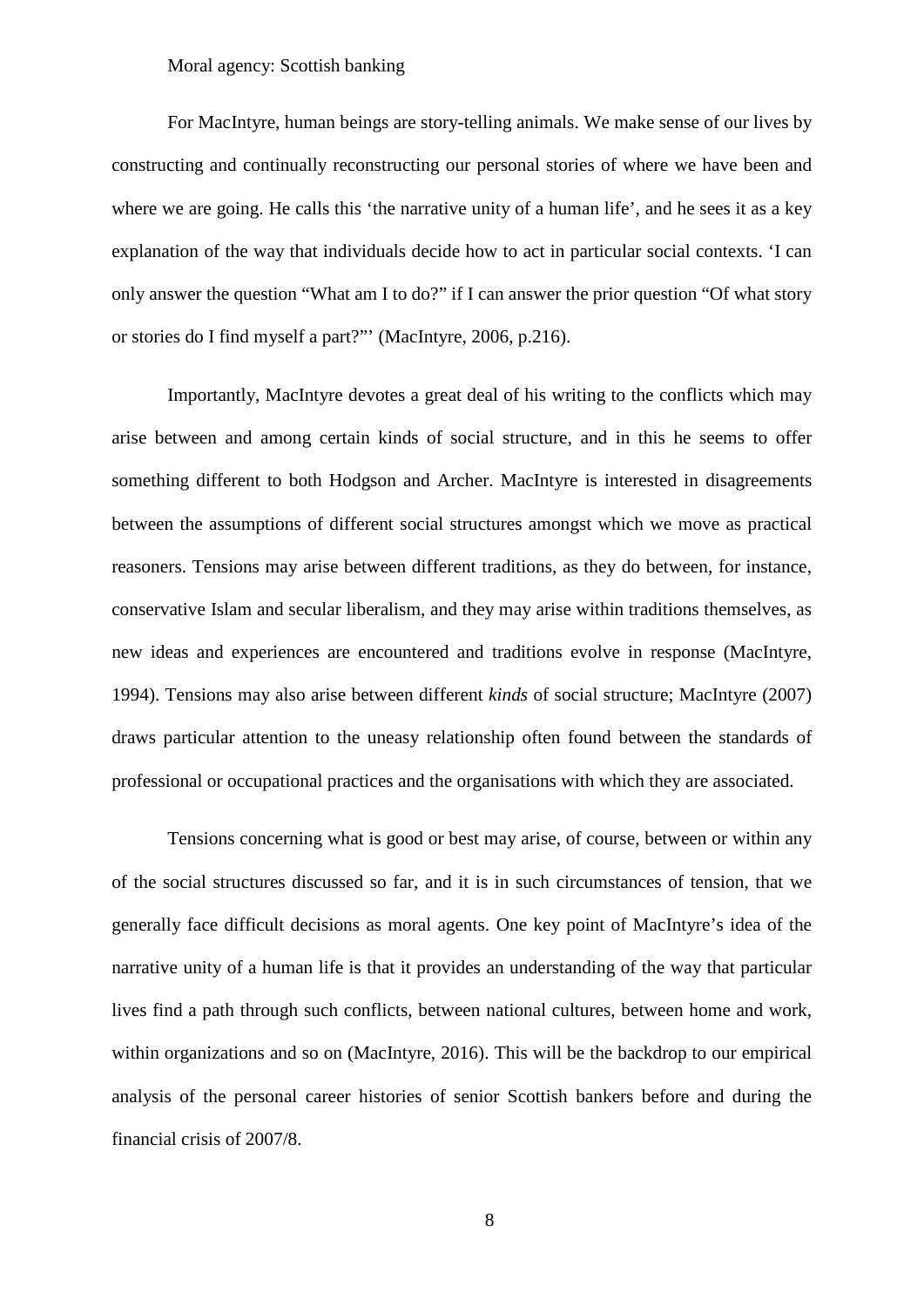# **3. Method**

<u>.</u>

How do individuals exercise moral agency in the context of institutions? This study explores that question in the context of Scottish banking. Financially, the banking sector in Scotland is extremely large compared to the rest of the economy<sup>[1](#page-8-0)</sup>. However, the bulk of its assets are held by a very small number of institutions. Scottish banking was and, despite its rapid growth, still is a tightly knit community, in which senior bankers are generally personally known to each other.

The method of the study is qualitative and interpretive, with a focus on rich accounts of personal experience, gathered from a small group of participants (Patton, 2002). The rationale for this approach was that we wanted to secure detailed recollections of leaders' careers in a professional field. We also wanted to capture insights into the institutional structures which linked those careers, without restricting the study to any one bank. We therefore oriented our study around the Chartered Banker Institute<sup>[2](#page-8-1)</sup> as a professional network.

Sampling was purposive (Mason, 2002). The principal criterion for inclusion for participants was that they either held or had previously held senior positions in Scottish banking. Access to participants was gained initially through the Chartered Institute, and then through personal introductions from the first participants. Contacts were also sought from outside of this initial group, for balance. The group as a whole therefore reflects views which

<span id="page-8-0"></span><sup>&</sup>lt;sup>1</sup> The interviews for this study were undertaken in 2013, six years after the start of the banking crisis. In the same year, the UK Treasury Department estimated that the total assets of Scottish banks and building societies were still equivalent to around 1,254% of Scottish GDP (compared to 408% for the rest of the UK), considerably more than the relative weight of the banking sector in either Iceland or Cyprus *before* the crash (Government, 2013).

<span id="page-8-1"></span><sup>2</sup> The Chartered Banker Institute was founded in 1875 as a specifically Scottish institution, but now has a UK wide and international remit. It is distinct from its London based counterpart, the London Institute of Banking and Finance.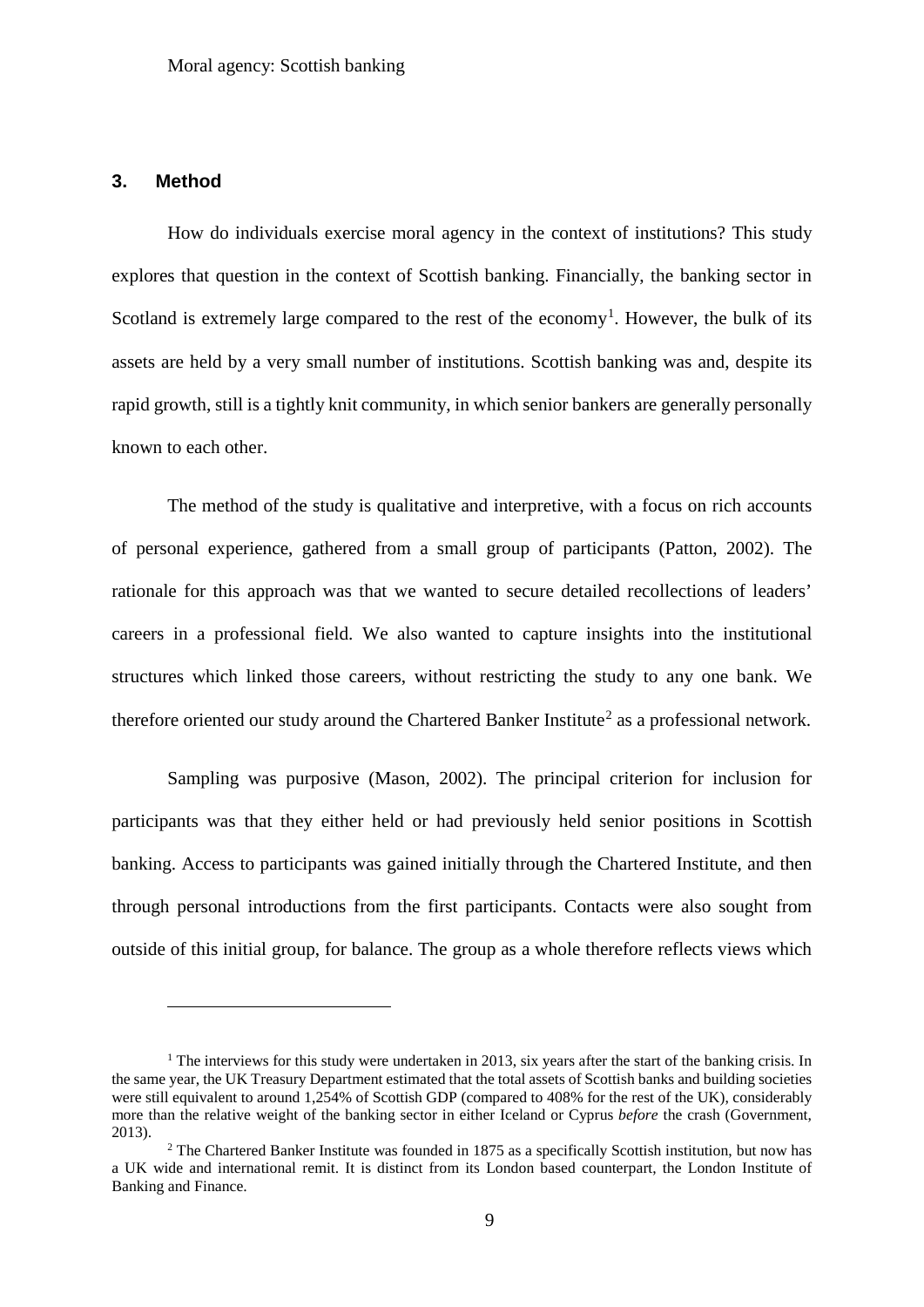are mainly sympathetic to the aims of the Institute, but alternative perspectives and critical voices are also present.

Ten interviews were conducted, each of between one and two hours duration. Although this was a small number of participants, the data yielded was rich and more than sufficient for saturation when it came to coding (Fusch & Ness, 2015). This was largely due to the length of professional experience which the participants were able to provide. Most had experience of more than 25 years in banking, and some more than 40 years.

Interviews were semi-structured around career histories. They were styled as conversations, which gave flexibility to pursue particular topics which were of interest to the participants. The interviews were not set up as investigations of any particular events or institutions (beyond the general idea of Scottish banking). However, in the event, all participants wanted to speak about their experience of the banking crisis and all gave detailed accounts of their entry into banking and their own career progress.

Primary data amounted to 120,000 words of interview transcript, supported by detailed field notes of each meeting. These were coded for themes drawn from MacIntyre and from Aristotelian virtue ethics more generally. In what follows, findings are presented as two forms of narrative, shared and individual.

It is important to be clear about two particular limitations of our study. First, the group of participants is small. This has yielded detailed phenomenological data, but no claim is being made that this group is representative of any wider population. When generalisations are made about Scottish banking in our analysis, it is only to say that these are the generalisations made by this group. We did seek out differences of view within the group, and where these appear relevant, they are reported. Second, the interviews could be interpreted from many perspectives. We have interpreted them in this article from the point of view of MacIntyre's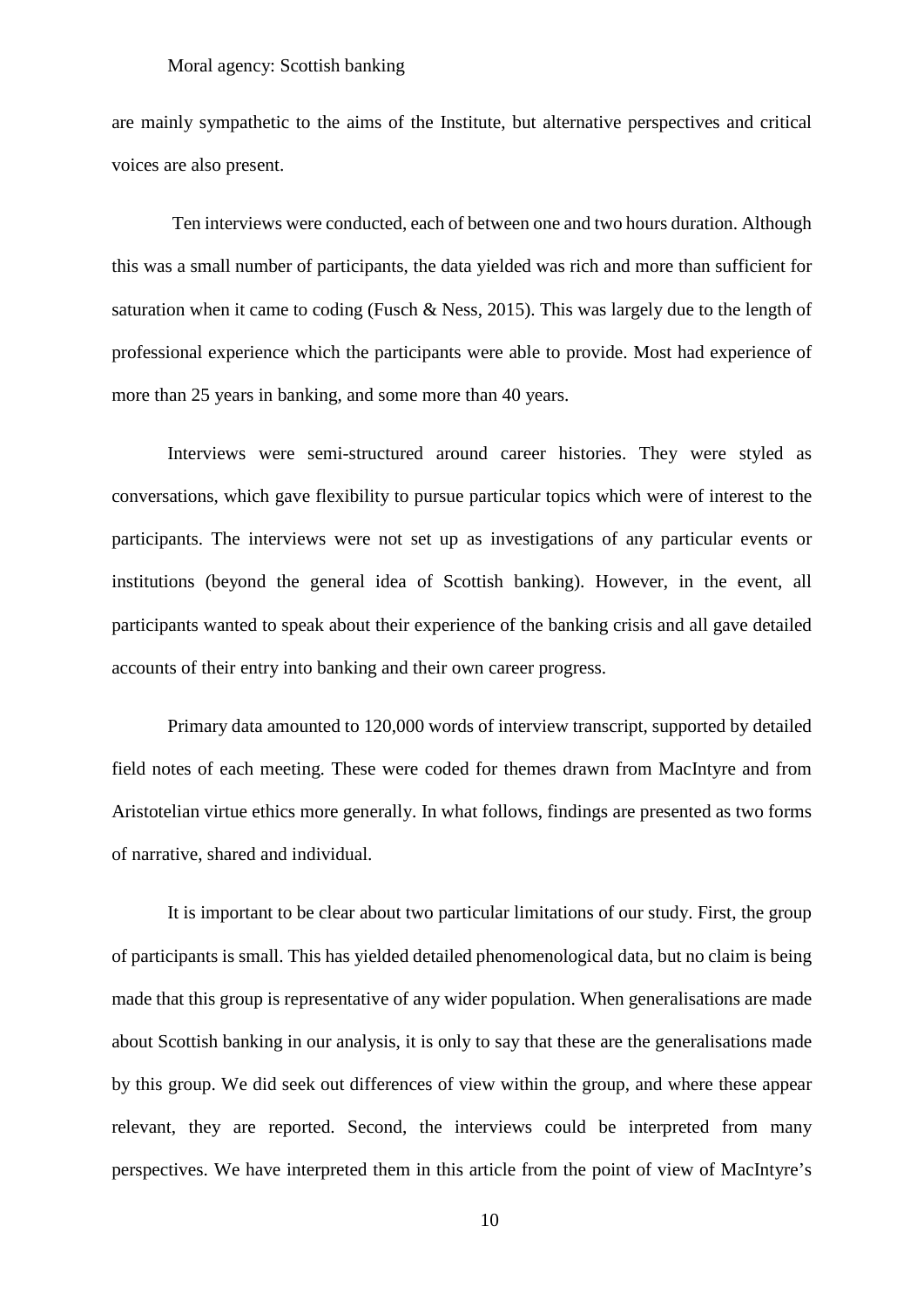work on agency and structure. No claim is being made that other interpretations would not also be valid.

# **4. Findings**

#### *'Stories became different.' (C5)*

### *'They started talking about the old bank and the new bank'. (C1)*

When asked about their own personal career trajectory, these bankers give a consistent overall history of radical change in banking in Scotland, from a national retail and commercial banking profession which was stable and conservative in its outlook, to a new global, diversified, financial services sector which developed in the 1980s and 1990s in the wake of financial deregulation. Culturally and structurally, these two forms of banking are portrayed as radically different. With some exceptions, the tone of the group is nostalgic. Their stories are often laments for goods that were lost, stories of resistance and, to some degree, of defeat.

The presentation of findings below falls into two parts. The first gives the group's collective account of the transformation of the Scottish banking sector under three heads: the structures of old banking, what was good about old banking, and the transition to new banking. The second gives a snapshot of each individual's perspective, drawing out differences and key personal decisions. Participants' voices are referenced 'C1', 'C2' etc., according to the sequence in which the conversations took place.

# *The institutional structures of old banking*

*'In my first five or six to ten years in the branch network, it was your old branch managers who tended to hold that respect of all their customers and within the town as well. They were seen as being honest and trustworthy and a key member of the community.' (C7)*

*'When I started in the bank, the main people were all church elders. The manager was, the assistant manager was … they were part of the community, they*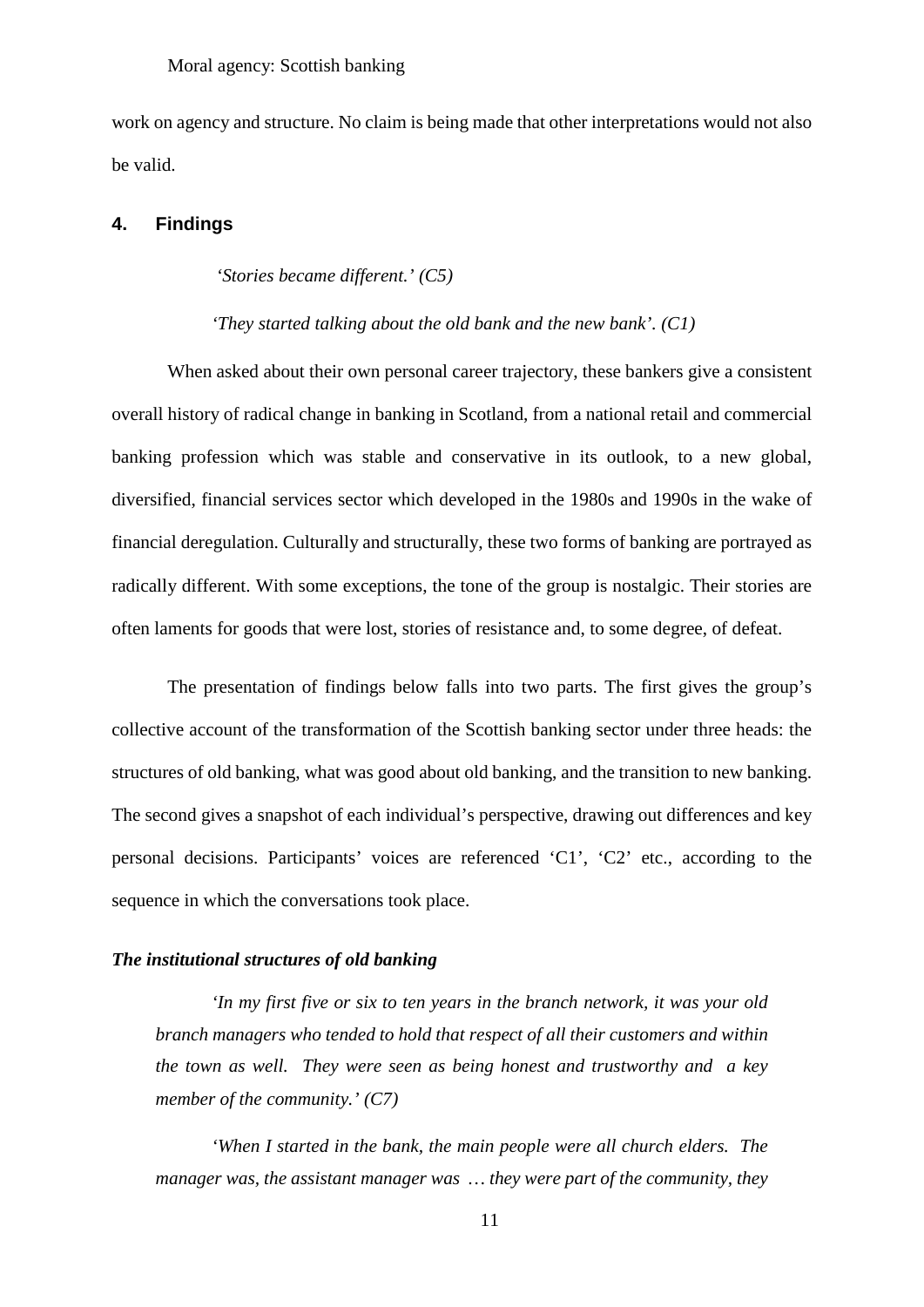*were upstanding people and good, as we'd say in Scotland at the time, they were good members of the kirk.' (C3)*

In traditional banking in Scotland, banks were thought of as physical branch networks, geographically tied not only to Scotland, but to specific towns and cities. To be a bank manager was the natural aspiration of young people who entered the profession (women began to be admitted to professional exams in the 1970s). Being a bank manager meant being a branch manager; the two expressions were broadly equivalent. The bank manager and the local branch were integral to the fabric of local communities, and the social status of branch managers was an important feature of the profession. It implied connections with other local institutions, such as churches, schools and businesses.

Apprenticeship is of central importance to the group's shared view of old banking: 'The great thing about the banks in those days, I guess because perhaps there was more mundane activities, everybody did start as a kind of apprentice almost' (C8). All members of the group recall this process. In the 1960s and 1970s these apprenticeships extended over long periods: 'your first promotion came when you were 30 if you were lucky' (C1). This gave time for a thorough grounding in practical skills and an understanding of banking systems. It also gave a grounding in ethics: people 'had a hugely long period of time in which to absorb the culture, the ethos and the ethics' (C1). The idea of apprenticeship was bound up with formal qualifications and membership of a profession, and up until the late 1980s there was an assumption that young bankers 'had to do exams as part of the bank apprenticeship' (C3).

Banking exams and professional standards were provided by the Chartered Banker Institute in Edinburgh, and this organization acted as a focal point for both the profession and the banks. In accordance with the old 'Agreement of Understandings' (C1), English banks stayed out of Scotland, and Scottish banks stayed out of England. Links between the banks and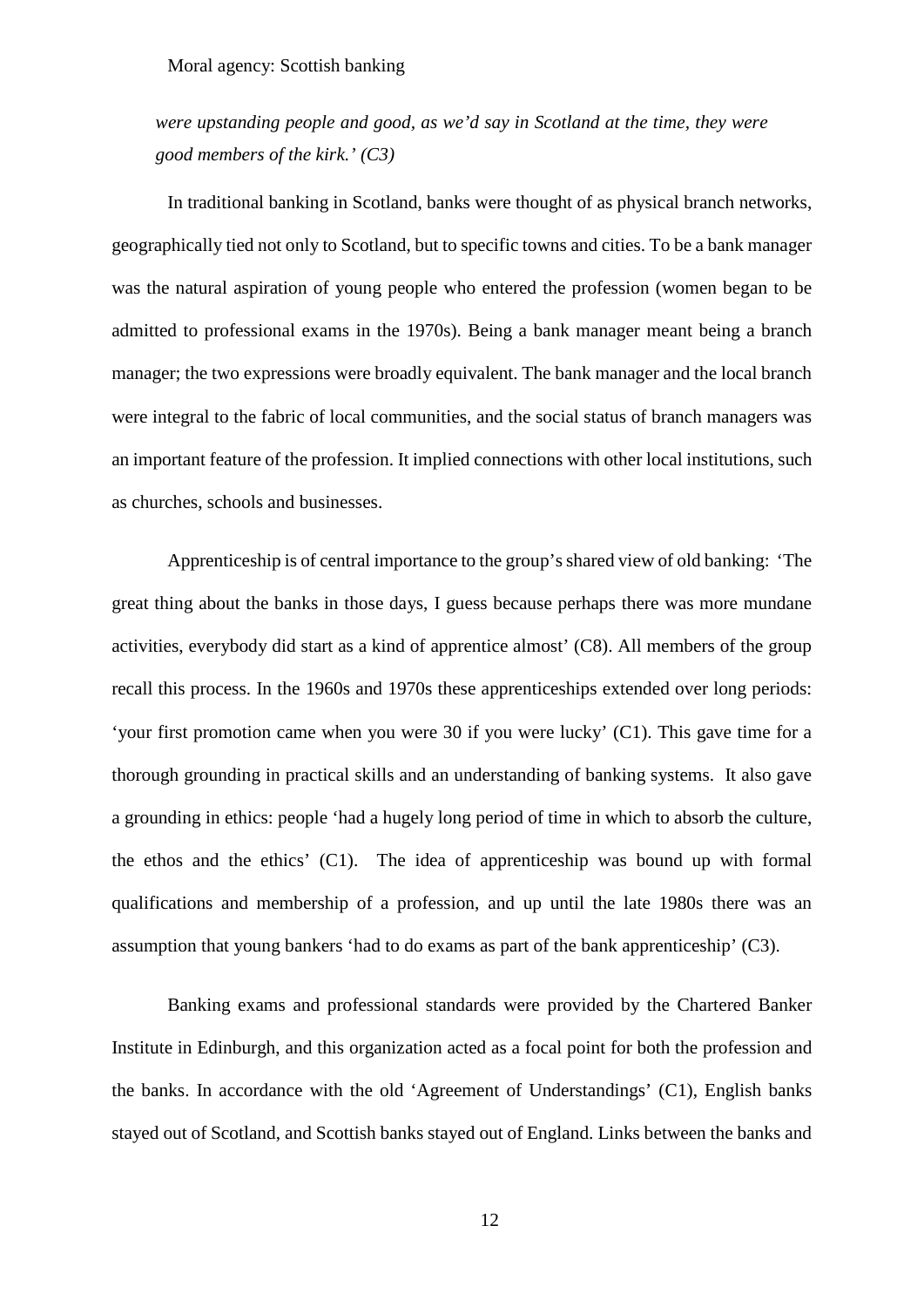the Institute were close. Chief executives of the banks sat on the board of the Institute, and all the banks contributed to its running costs.

It is conspicuous that when this group recall traditional Scottish banking, they refer frequently to a wide range of social institutions: the Chartered Institute, branch networks, towns, families, schools, churches, the scouts, local businesses. They seldom refer to financial markets.

#### *What was good about old banking*

*'So someone coming into banking, I'd say, 'If you want to - it depends which part of banking you want to come into - I'm a retail banker - if you want to work with people and you want to be involved with looking after and serving people on the street, with businesses and helping that - community banking - there's a lot of enjoyment out of that, there's a lot of fun to see businesses started off, growing, employing people and as part of the community. That's a different model and that's where I think the fun is. But somebody attracted to the investment bankers' zone, to me that's just about, that's where they only want to go there to try to make money, guys who get rich as quick as they can.' (C6)*

*'The raison d'être is to serve the customer …. if I can't articulate what it is I do in terms of what [it] gives a customer … then I shouldn't be in a job.' (C10)*

When asked what they thought was good about old banking, this group are consistent in their responses: status, customer relationships, professional ethos, technical expertise and stability.

Status in the local community was a key good of traditional banking. Status was based not on wealth, but on position, perceived expertise and character. 'I think maybe only the local doctor still commands that type of respect now, whereas 30 odd years ago, 20 years ago, the doctor, the policeman would, and the banker would' (C7). Communities were composed of particular people, and the banker's relationship with customers was critical to success and also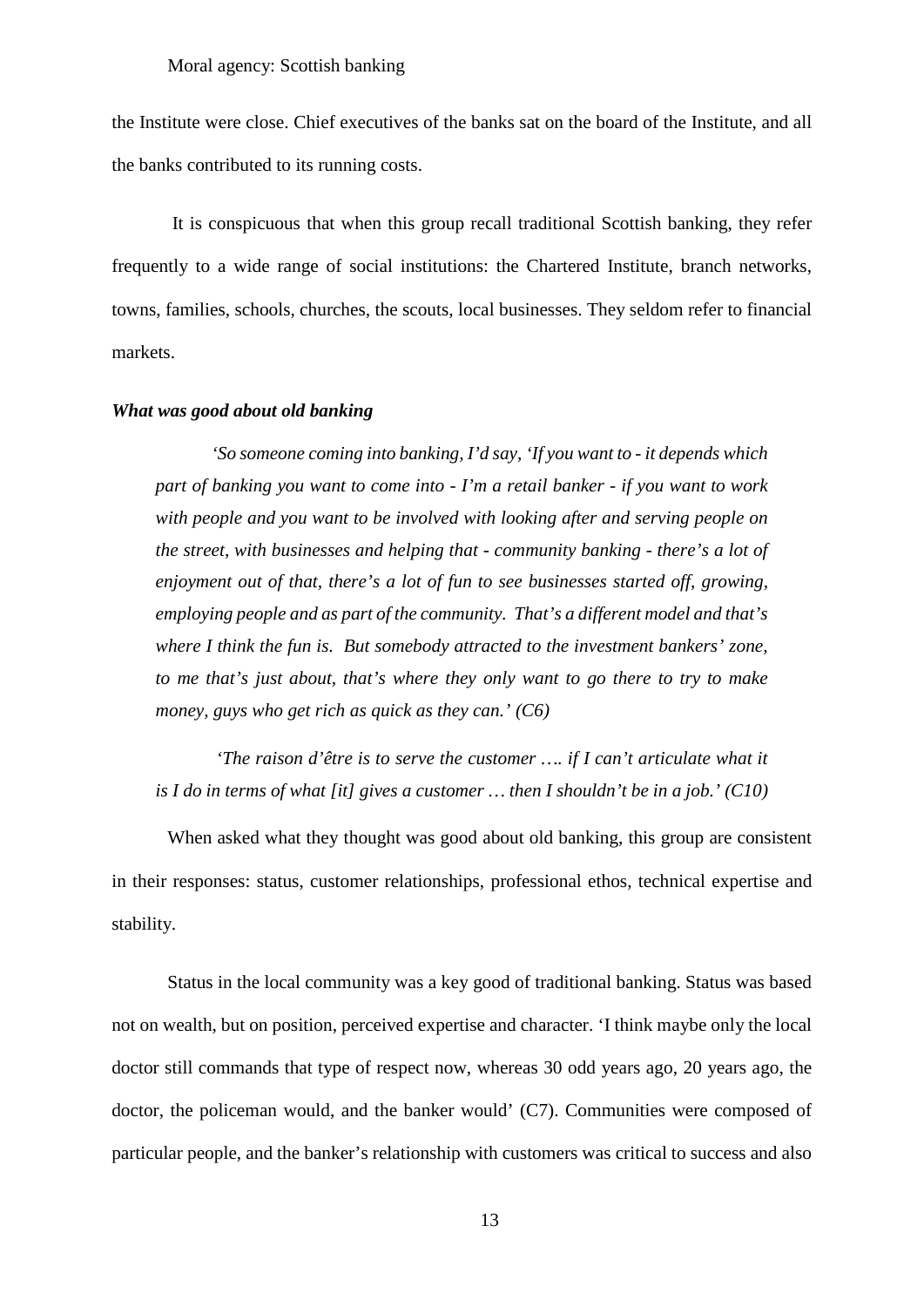a good thing in its own right. This was especially the case with local businesses. To be involved in supporting a local business owner from the ground up was a key reward.

Bankers were proud of their expert knowledge and skills: 'a banker was somebody who gave advice and was a trusted advisor' (C5). This is one of the few contexts where financial markets are mentioned in recollections of old banking. It was the bankers' job to be able to understand financial mechanisms and to be able to give advice on this. For those who progressed to leadership positions, this included a pride in understanding the banking system as a whole. Understanding and managing risk, for instance, was not only a matter of technical calculation. It was also a matter of professional ethos, and that ethos itself was a source of pride. 'The first thing we were taught in banking was that you were a custodian of deposits. You're looking after other people's money' (C3). Traditional bankers saw themselves as stewards of wealth, whose virtues were patience, accuracy, truthfulness, risk-aversion and professional wisdom.

Stability was also a good thing, albeit sometimes an instrumental one. 'People could afford to be patient, because they knew what was ahead of them. It was a job for life' (C1). Bankers early in their career might be ambitious to make early progress, but there was also a realisation of the benefits of a stable and predictable career.

#### *The transition from old to new banking*

*'I do worry that... I do worry that actually the professional banker is, you know, certainly, is becoming very elderly, and… potentially becomes extinct, because quite simply, the people who now run banks are often not traditionally qualified bankers, the people who they hire around them are often now technical specialists - you know technical in technology or in marketing or in something else. … They have some marketers and some IT people and some whatever …. so as long as they can design a product, deliver that product through a distribution*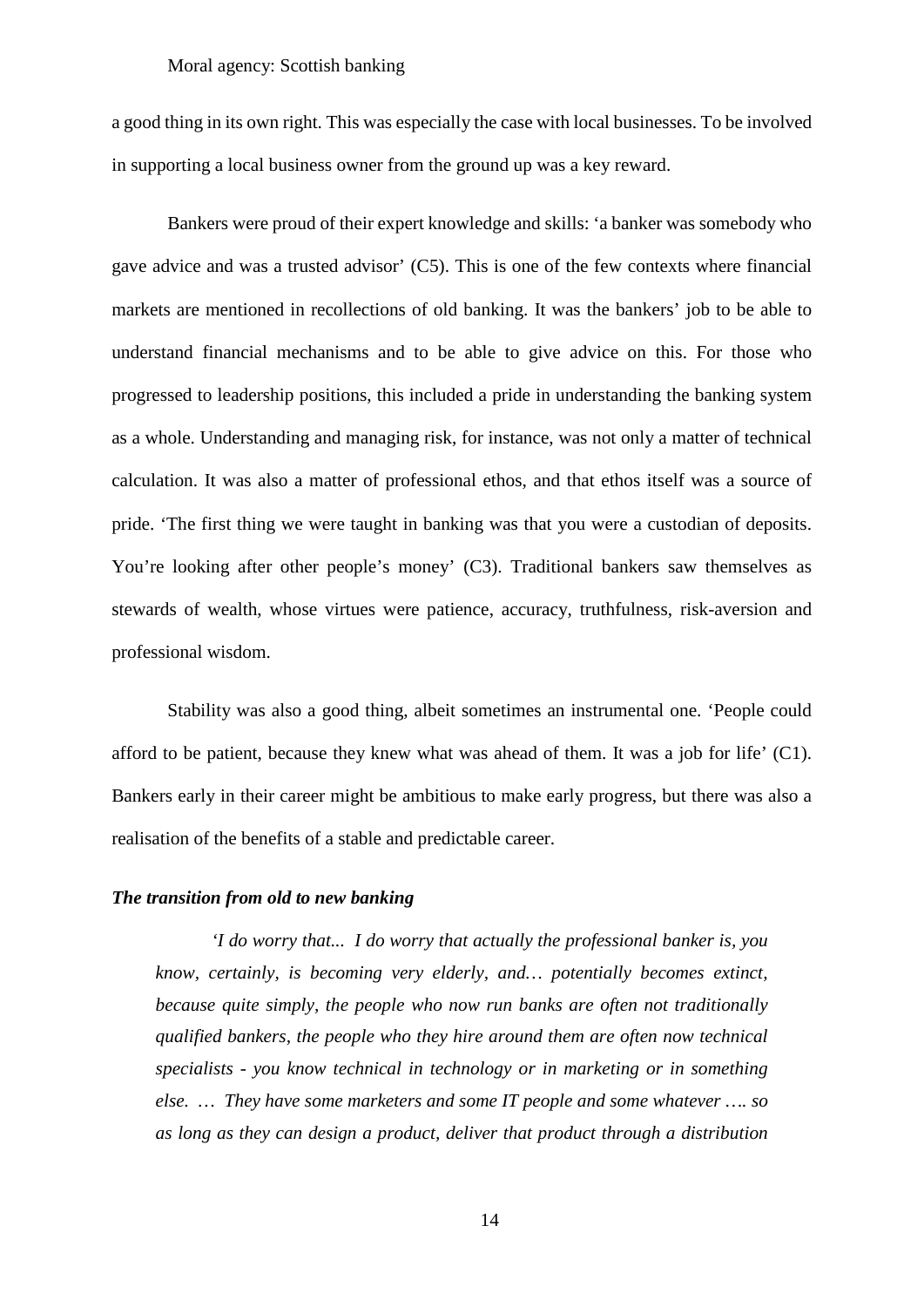*underpinned by some technology and keep it simple, then perhaps, you know, there isn't… what is the role of the banker?' (C5)*

*'I've been given a lot of opportunities, which has been super…in an organisation the size of this, there's so many different things that you can do, and probably why I've stayed in the organisation for so long… because I've never felt restricted by, you know, being in one place, because I've done so many different things. And for me, the job that I do now, it didn't exist two years ago. (C9)*

Within this group of participants, there are varying levels of support for new banking compared to old banking, but all are in agreement that there was a 'sea change' (C2) in Scotland in the 1980s. According to this group, there were some key structural causes.

Deregulation created a more competitive, diversified industry, with fewer territorial constraints. The old agreement whereby English banks and Scottish banks kept off each others' turf was abandoned, and Scottish banks found themselves competing in a global market. This precipitated an unsustainable squeeze on profitability for some banks, who responded by reengineering their business models.

These processes of restructuring were thoroughgoing and included new management processes and organisational structures, new product lines, such as insurance and mortgages, and the introduction of new technology in successive waves, from automatic teller machines through telephone banking to internet banking.

The importance of the Chartered Banker Institute diminished. Its role as a unifying forum among the banks was reduced, and the professional career structure with which the Institute was associated was to a large degree dissolved. It was no longer a requirement to take the Institute's banking exams in order to make managerial progress, and the stability of long apprenticeships and branch manager aspiration gradually disappeared. Careers became more fluid. Qualifications and skill sets became simultaneously more specialised and more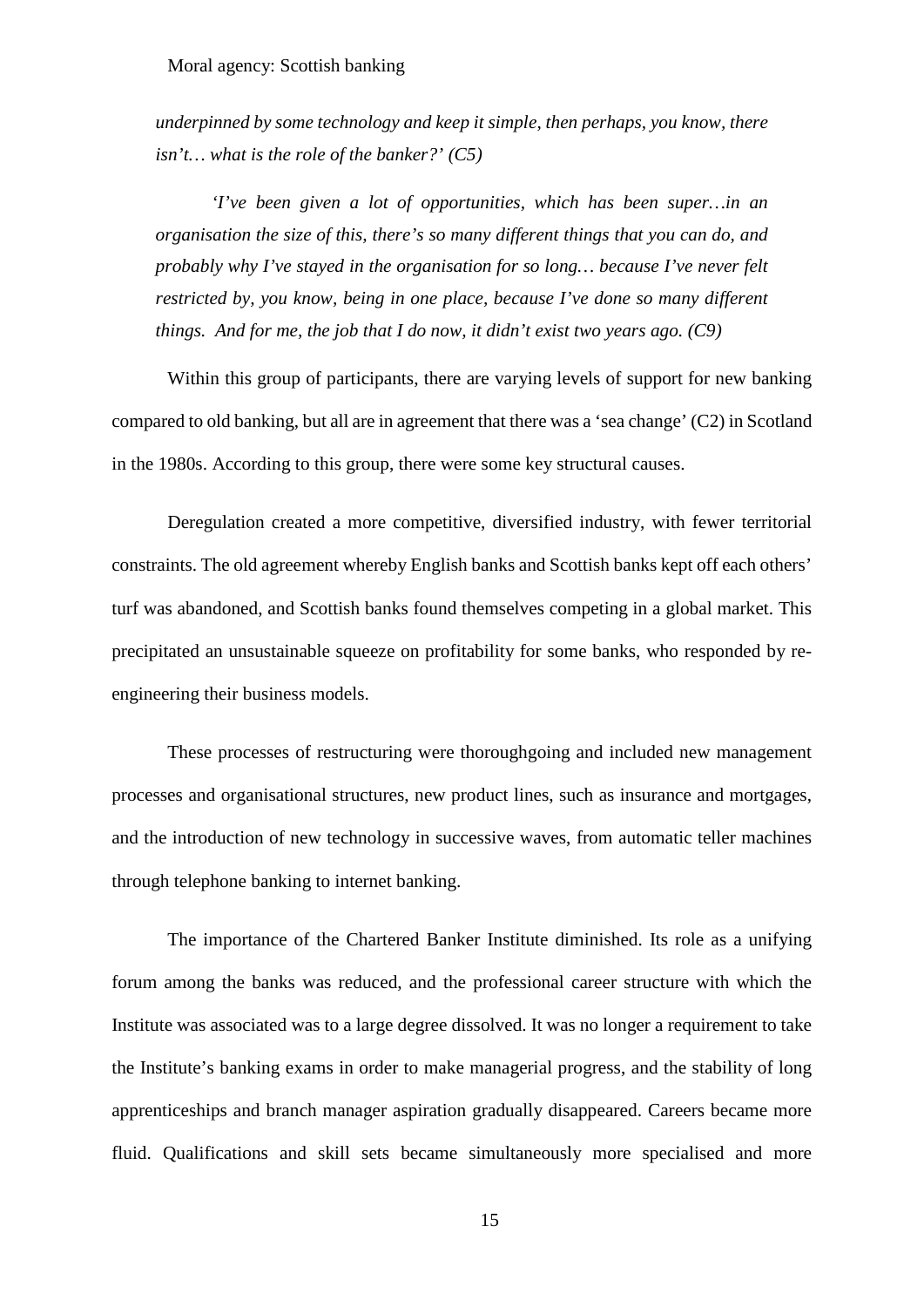transferable. 'If a person came in with an MBA, he could run a bank, you know, that was the attitude' (C3).

The banks themselves became in several cases, large diversified global financial institutions. Although the word 'bank' was still used, it began to refer not to a network of bank branches, but to a financial services corporation. The new structures were orientated not to places but to organisational maps of departments and teams. 'Is there even a career path in banks anymore? Because we're so divisionalised now' (C8).

As a result of these changes, the goods associated with new banking became very different from those of old banking. Patience, accuracy and painstaking attention to detail were no longer valued in themselves as core strengths. Instead, flexibility and adaptability in the face of constant change became crucial for career progress. For some this was a backwards step, but for others it yielded new goods of opportunity, variety and promotion.

Status remained important, but it became orientated to salary and bonus, rather than respect in the community. Again this was a through-going cultural transformation. 'Growth on growth on growth' (P10) through increased sales or acquisitions became key drivers, both for the organization and for individual managers. It is captured by these participants variously in a range of associated phrases, such as 'bonus culture' (C1, C2, C3), 'sales culture'(C6) or 'ego' (C5, C10).

## *Individual perspectives*

The above narratives are all to some degree combined at the group level. However, it is important, in pursuing questions of agency, that the narratives of individuals are also represented. In what follows we do not have space to represent all the participants at length, but have included a quick sketch of each, in order to give a flavour of how their perspectives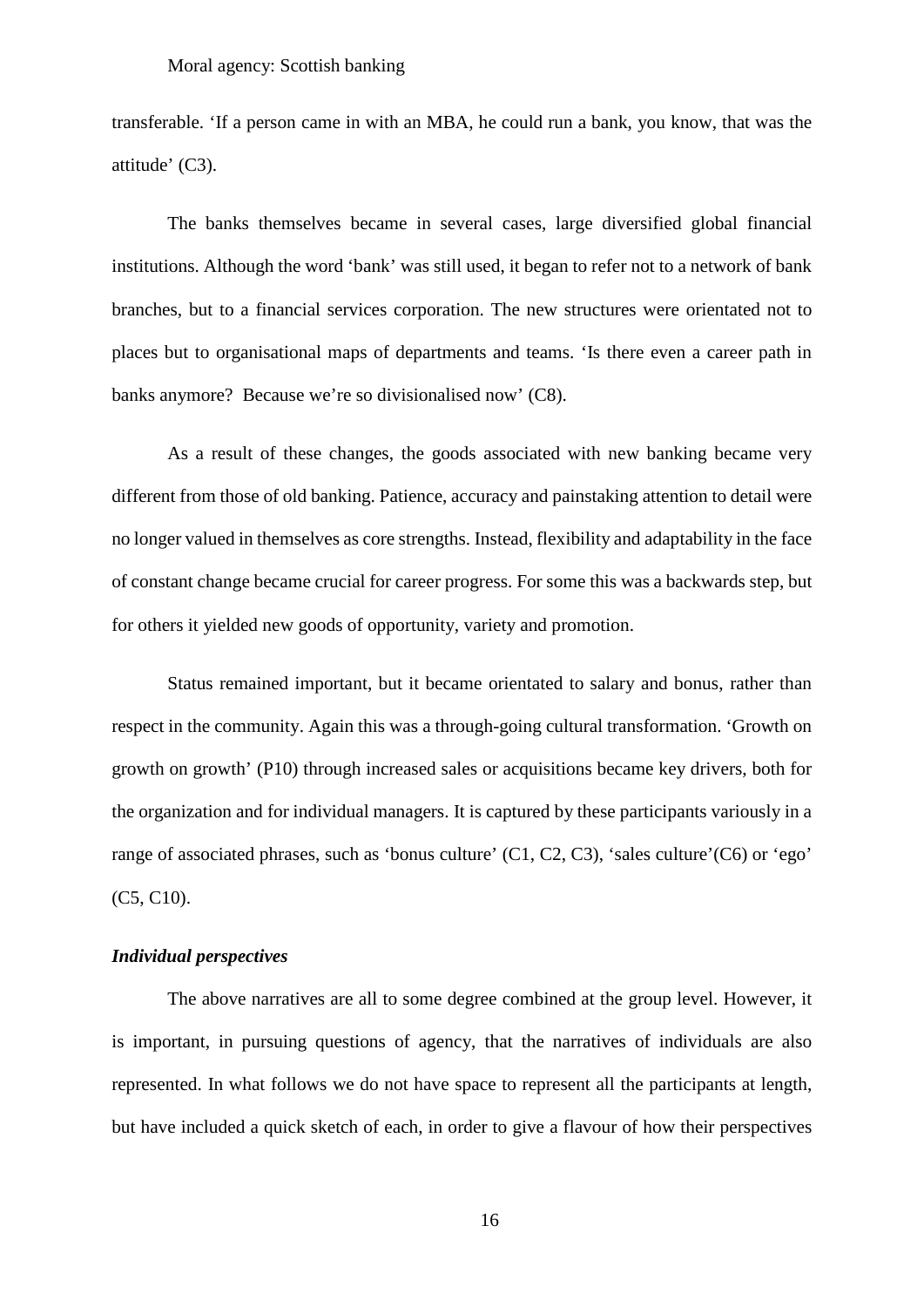converge or vary. Whilst we have tried to stay close to the voices of the participants, we have had to select and precis their words in the interests of brevity.

C1 introduces the idea of 'old bank and new bank', and is interested in the way that the transition from old to new banking affected the Chartered Institute and what it meant to be a banker. He speaks repeatedly of the kind of social structures from which people derive their moral standards. The Institute, which he actively championed, represents for him one key structure, alongside others such as churches and schools, while the bonus culture of new banking indicates institutions which are morally depleted.

C2 is broadly in agreement with this, and again the bonus culture is a central issue. However, he has a more nuanced view of the necessity of change. Given the banking revolution of the 1980s, Scottish banks had to restructure in order to survive; the problem was that some of them went to extremes. C2 took a critical decision of his own, when he left a senior management position in a leading new bank, to take the role of chief executive in a small savings bank. He did so because he was disillusioned with the bonus culture, and wanted 'to get back into proper banking'. This was a return to professional standards, which he felt that the big banks had mostly abandoned.

C3 led many of the changes in Scottish banking. He is more critical of the Institute, which he thinks was slow to move with the times, but he is also critical of many aspects of new banking. He sees making the right decisions as partly a technical matter of having the right experience, training and expertise, and partly a social matter of being well-grounded in moral structures outside banking, particularly the church. Although he has a significant public profile as an innovator in the sector, he appears to play down the impact of his own personal choices on the shape of the sector.

17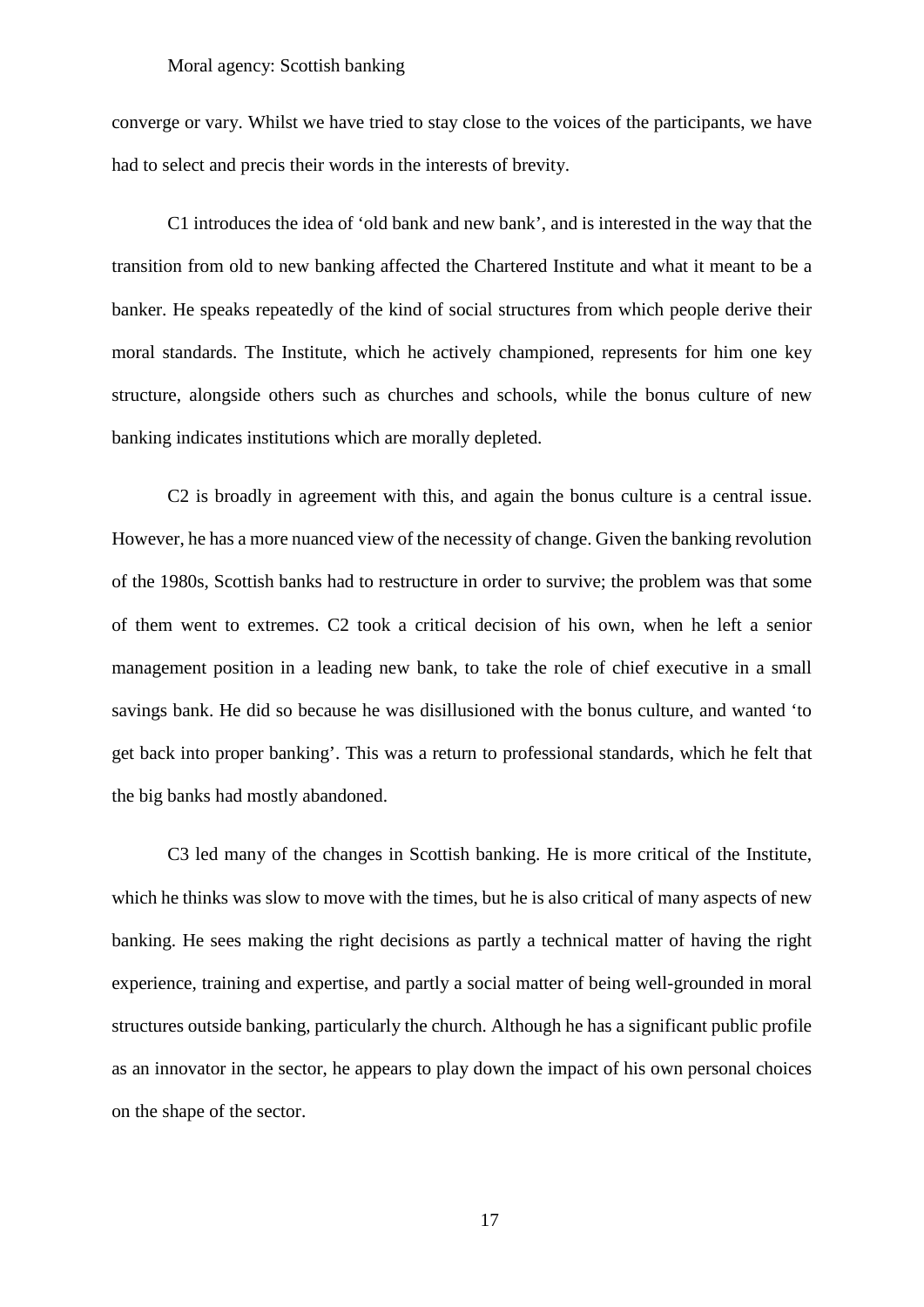C4 is unusual in the group in that he is an accountant, by profession. For him, the Chartered Institute is pivotal to ensuring the ethical standards of the profession. He is realistic about its limitations. He is sceptical about banking being a profession on the same footing as law or accountancy, and sceptical about old banking occupying any kind of moral high ground. Nevertheless, he is committed to promoting traditional professional standards in banking, and regards entrepreneurial leadership of banks as a mistake, a view shared by C1.

C5 feels the transition to new banking as a loss of something important. Old banking represents common standards and shared values. New banking, by contrast, represents the fragmentation of a previously coherent professional practice, and the pursuit of the interests of shareholders rather than customers. Despite a promising managerial career, this person withdrew from mainstream management roles in large banks, because they brought him too close to senior leaders whose behaviour he found to be aggressive, arrogant and egotistical. He sees key decision errors in new banking as failures of character.

C6 also laments the loss of a sense of professional career, and resents the influence of consultants armed with MBAs rather than banking qualifications. He believes that his personal ethics come not so much from his professional training, but from family. Nevertheless, his own personal values are aligned with traditional retail banking, rather than investment banking, and he sees these as two separate moral cultures. This sense of moral compass caused him to leave his position as a divisional director, when he felt sufficiently uncomfortable with the culture at the very top of his organization.

C7 gives a clear story of resistance to the culture of sales targets which eventually led to mis-selling scandals. At a time when his own career progress was otherwise going well, he refused to accept performance targets, opting instead for a cut in salary and transfer out of a favourable managerial position, because he disagreed with what he saw as exploitation of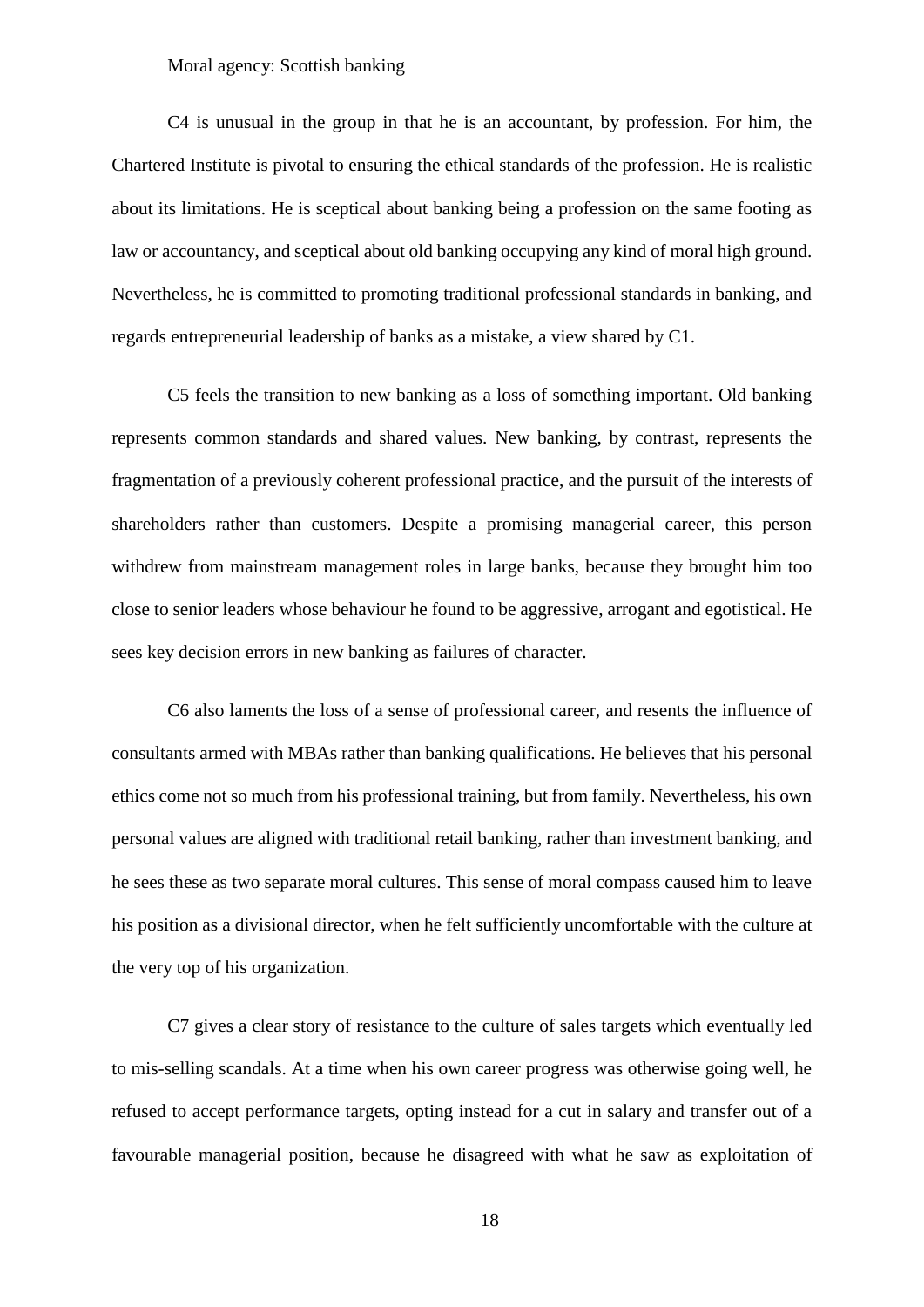customers who trusted him. As with C6, this person's decision was based primarily on values which he inherited from his family.

C8 has similar concerns to C6 concerning the fragmentation of the profession, but his response is different. He does not avoid mainstream management, but instead champions professional qualifications within his bank, gaining fellowship status at the Chartered Institute and coaching others in the profession. He has secured a senior position managing a new division within his banking group, which he feels will enable him to uphold professional standards, and return to more traditional banking values rather than the pursuit of growth and performance management.

C9 appears more comfortable than others with the transition to new banking. She is less attached to an idea of a unified profession, and enjoys the opportunity to experience new challenges and new teams within a large diversified organization. She prizes personal authenticity. When she finds her sense of right and wrong challenged, she forms alliances with senior staff within the bank to mitigate or prevent bad behaviour and, where necessary, has sought an internal transfer, rather than be implicated in it.

C10 recalls traditional banking with affection, but is pragmatic about the transition to new banking. The customer relationship is the heart of banking, but can be pursued through new technologies and new ways of working. She vividly portrays corporate acquisition as a kind of eating disorder in which banks gobbled each other up. She regards leadership failures and moral problems as consequences of power struggles and inflated egos. Following her attempts to confront dishonest behaviour, she ended up having to transfer to another division when the issue was unresolved.

19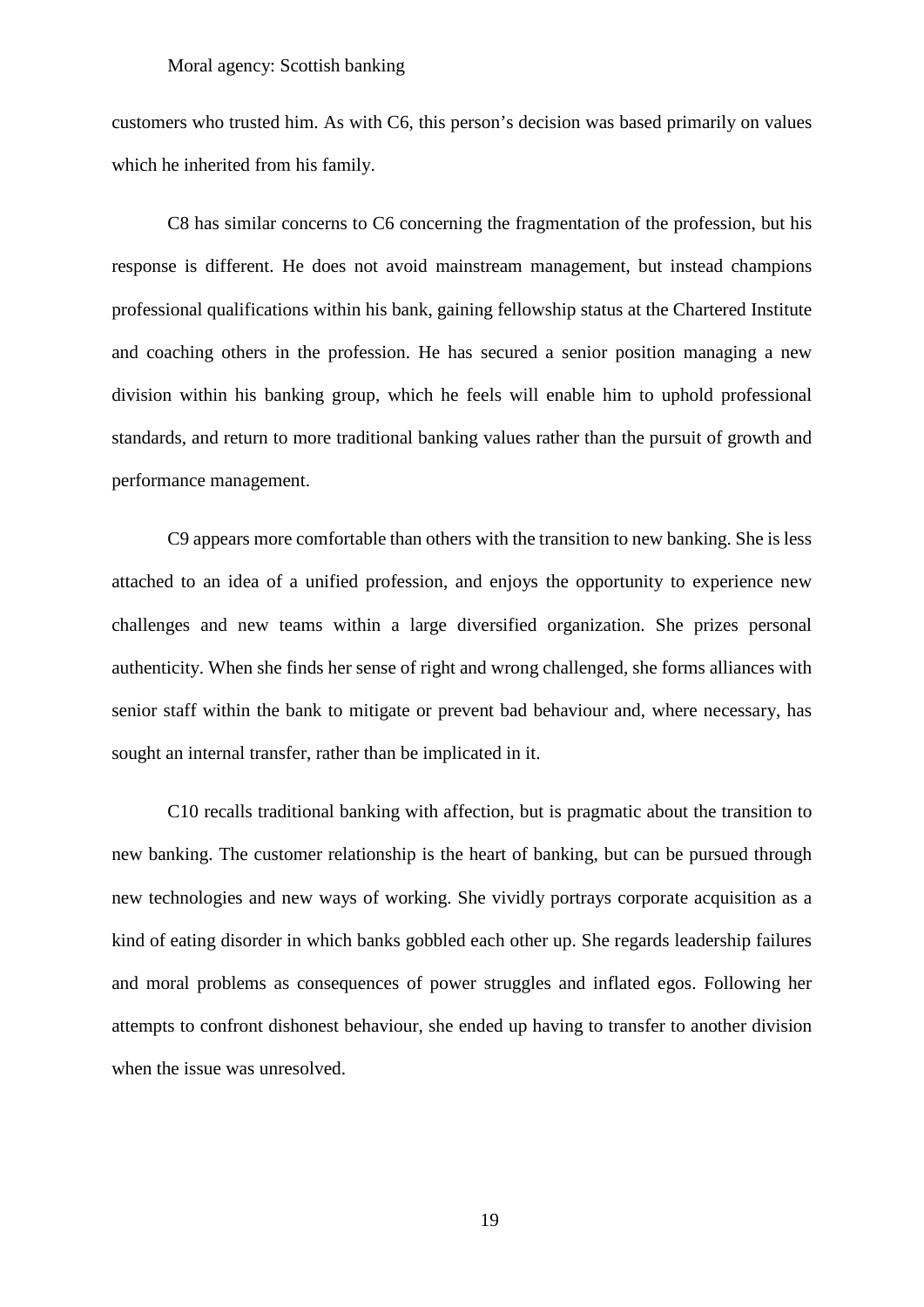# **5. Thematic interpretation**

In this section we offer a thematic interpretation of our findings, drawing on MacIntyre's ideas of social structure and practical reasoning. Four kinds of social structure stand out prominently in MacIntyre's work. They are: practices, organizations, traditions and close relationships of dependency and care. It is beyond the scope of this article to give an adequate account of these<sup>[3](#page-19-0)</sup>. Brief characterisation of the concepts will therefore need to suffice, and these will be illustrated by examples, as we interpret them, in the career histories of these bankers.

MacIntyre's idea of practices has been widely discussed and applied to organization theory (Beabout, 2012; Beadle & Moore, 2011; Knight, 2008; Moore, 2002). A practice, in MacIntyre's parlance, is a coherent and complex set of cooperative activities with its own standards of excellence and its own internal goods (MacIntyre, 2007). Productive occupations such as farming, fishing and medicine are paradigmatic examples of practices, and so are nonproductive pursuits such as chess, tennis and football (Sinnicks, 2017).

Although MacIntyre himself is hostile to financial services in the sense of, for instance, securities trading (Cornwell, 2010; MacIntyre, 2015; Pearson, 1994), it is clear that when these bankers talk about old banking in Scotland, they talk about it in practice-like terms. For instance, they are able to articulate, with a large measure of agreement, what that practice consisted of in terms of common standards and internal goods. These include sustained apprenticeships, the gaining of professional qualifications, expert knowledge, experience and so on. Above all, being a banker in its traditional sense in Scotland entailed developing

<u>.</u>

<span id="page-19-0"></span> $3$  For a reliable overview, see Lutz (2018).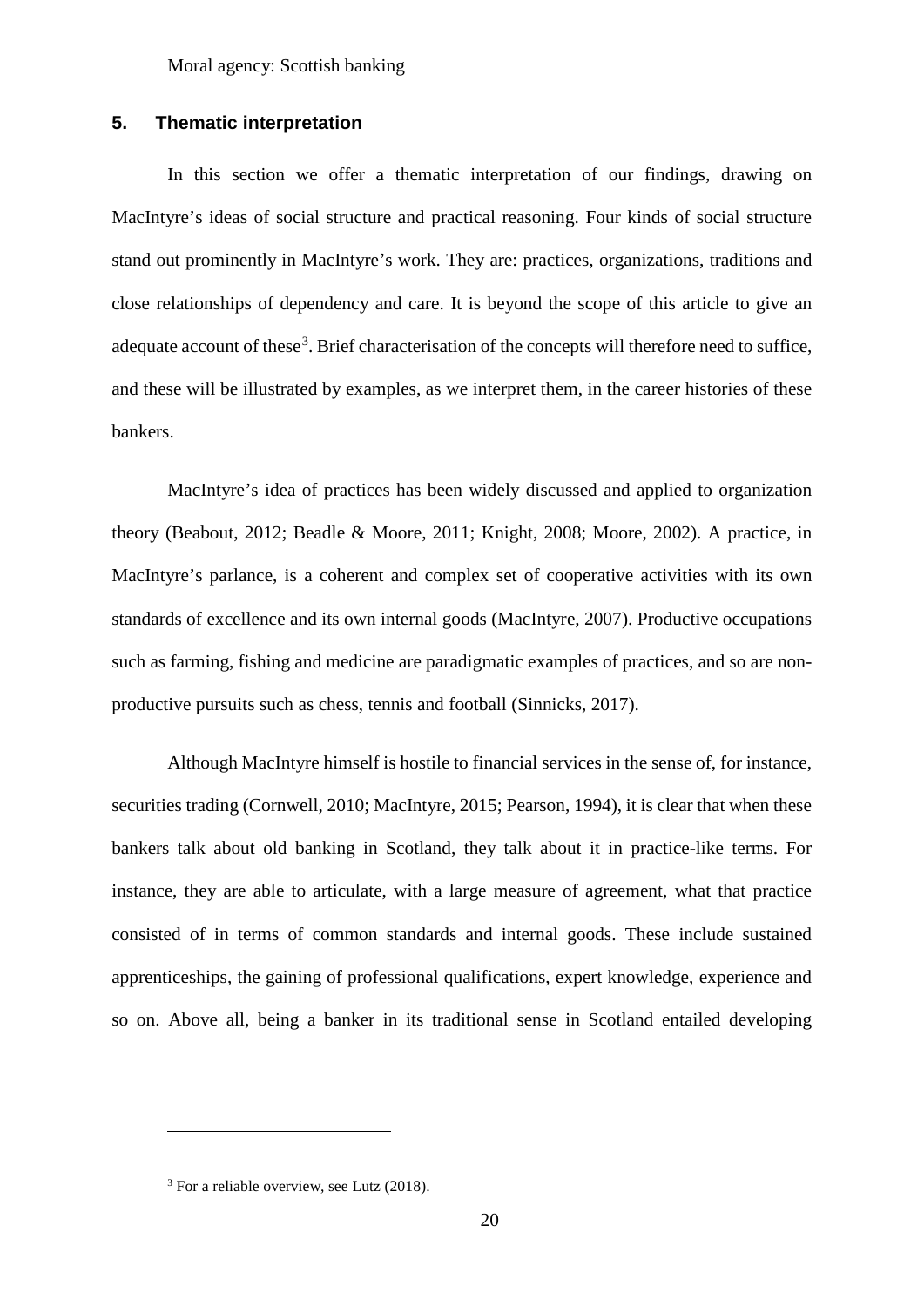relationships with customers based on a very specific role in the local community, and that customer relationship appears to be the pre-eminent internal good of old banking.

MacIntyre (2007) emphasises that organizations are different from practices, even though the two are often closely associated, and that each is concerned with different sets of goods. In his classic example, a chess club, with its officers, membership rules and funds, is not to be confused with the game of chess. The kind of goods which are internal to the game of chess include such things as understanding offensive and defensive strategies, predicting tactical possibilities, admiring someone else's moves etc.. Meanwhile the club may pursue its own goals much like any other association, such as maintaining a thriving membership, securing sufficient funds or holding social events. So long as the goals of the organization are also supportive of the associated practice, there may be little obvious tension between the two, but when they begin to work against the interests of the practice, then tension may escalate into conflict.

In the case of old banking, these dynamics are clear. The professional practice of banking had its own particular internal goods and standards, whilst the banks aimed to sustain themselves, as any business organization, through the pursuit of goods such as market share, assets, profit or prestige. These two sets of goods, internal and external to a practice, are always potentially in conflict. In old banking, that tension appears to have been muted. As the transition to new banking progressed, the tension became more obvious, until it became a matter of open conflict in several of the professional careers recorded here. Ultimately, by the time that these interviews took place, there were very few places where the goals of the organization and those of the practice worked hand in hand. The local savings bank in C2's story was a rare example, and thus necessarily marginalized in the new financial marketplace.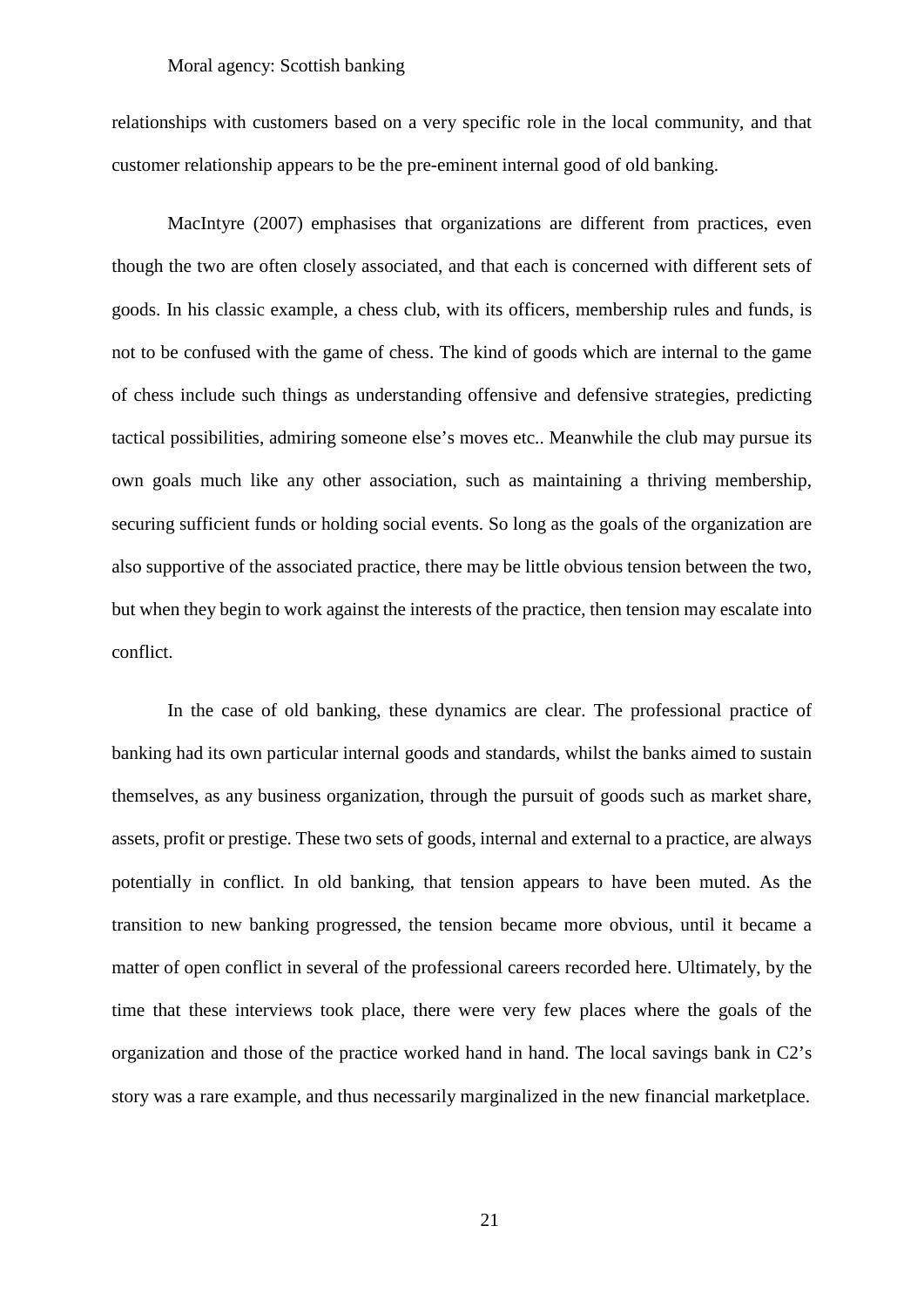For this group, then, opportunities for moral agency arose in the tension between two different kinds of institution – the professional practice of banking, and the banks as commercial organizations. For many of these participants, this tension reached a crisis point, when they realised that their professional standards and the commercial priorities of the bank were in direct conflict. At that point, they faced difficult choices. They were in effect forced to exercise moral agency, to either do the right thing or not, as they saw it. Understandably, we tend to hear in these interviews about those occasions where they believed they did the right thing, rather than those occasions where they did not. However, the key thing to note here is simply the way that moral agency is made possible, and sometimes unavoidable, by this kind of conflict of goods.

For MacIntyre, the idea of practices and the differences between practices and organizations is only the beginning of the story. Traditions are, if anything, more basic to MacIntyre's account (Lutz, 2004). Traditions of moral enquiry are those historically situated communities from which we receive our ideas of good and bad, right and wrong. They operate at all levels of social structure (MacIntyre, 2007), from the very wide (growing up with Islam, compared to growing up with Buddhism, for instance) to the very local (growing up in particular families and communities). Traditions also operate in the context of practices and organisations (Nicholas, 2012). Older members of this group of bankers speak of 'traditional bankers', 'bankers born and bred' etc., and all of them describe specific traditions of old banking, from revealing cultural details, such as blue or pink envelopes for mail from the personnel department directed to male or female staff respectively, to central structural features, such as the necessity of passing banking exams in order to progress to management.

MacIntyre (1988) is interested in traditions both as bearers of assumptions and as sites of dispute over what is good or bad, right or wrong. Again, these dynamics are clear in the narratives. The bankers speak directly of the way that particular cultures clash, and they express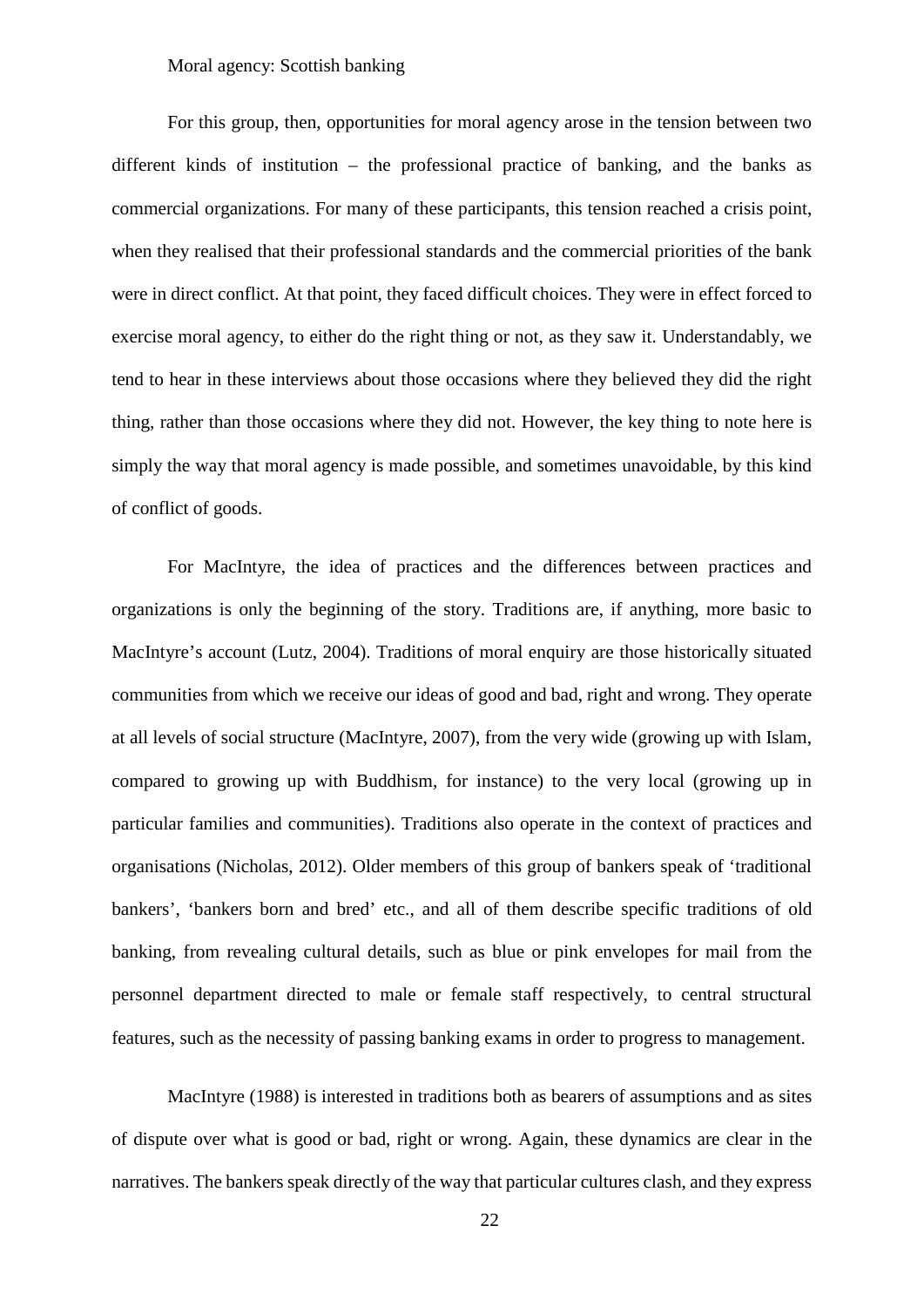moral choices in the context of those clashes. For instance, several recollect a sense of growing disillusionment, culminating in a critical career decision to change jobs or to leave their employer and they express this in terms of alien cultures which clash with their own: 'red brace boys', 'consultants' or 'MBAs'. However, it is not only these larger structures of traditions, practices and organizations which matter for moral agency. MacIntyre (1999a) also emphasises the importance of intimate relationships of care and dependency in providing the starting point for human moral development.

When these bankers explain key decisions, they often refer to structures outside of the world of work. One of the perhaps surprising features of their career histories, is the way that they refer to parents and families as their most important guides in moral decision making. Families are shown here as enduring enablers of moral agency, even for senior managers of large financial organizations. C7 is a particularly clear example, when he explains his resistance to a new sales culture within his bank by reference to his mother's moral standards. (See Robson (2015) for a fuller account of this case.) Others (C1, C2, C3, C5, C6, C9, C10) also attribute key decisions and moral stances, both for themselves and for others, to family (particularly parents), or to friendships, schools, churches and other community structures.

We have, then, a range of types of social institution, which MacIntyre believes are important for explaining human agency, and which these bankers illustrate when explaining their own practical reasoning and their perceptions of the reasoning of others. Because these structures are in a state of tension and sometimes conflict, and because individuals are thus faced with choices, some account is needed of how those choices are made.

It was noted earlier that MacIntyre characterises human beings as story-telling animals. Since interviews with these participants invited retrospective accounts of banking careers, it is not surprising that they produced career narratives. However, MacIntyre's (2016)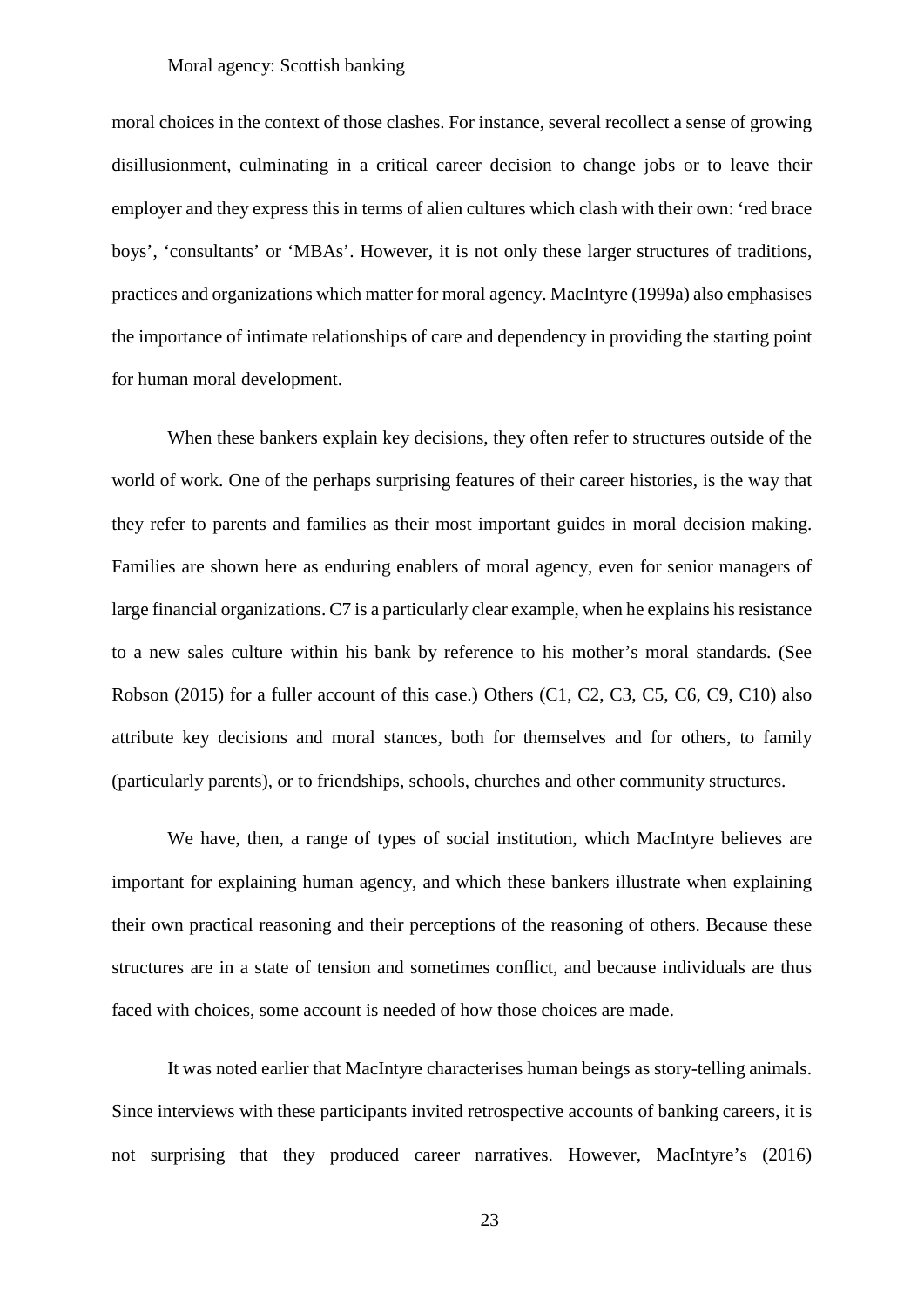understanding of the place of narrative in guiding moral agency requires that it looks forward as well as backwards, that people understand their decisions in narrative terms, and that individual narratives are interwoven with other people's. This use of narrative in an everyday sense surfaces in various ways in the interviews.

All of the bankers had lived through a number of transitions in financial services, culminating in the banking crisis and the collapse of the new Scottish banks. Several of them clearly used the interview as a sense-making exercise. (When thanked at the end of the interview for his time, one banker responded, 'No, I should be paying you. I haven't had this level of counselling…'(C8).)

Most speak of their practical reasoning at key moments as narrative exercises, which take into account the past, the present and the future as a journey through social structures. C9, for instance speaks of keeping an online journal which she used to evaluate changes in her career as she approached 25 years in the bank. When telling of a key decision point, she refers to her social context, present and future, and steps aside to address a key character in her story: 'This isn't the way that I do business. And I'm not going to change to be the way the way that you want me to be' (C9). Such asides are common features of the interviews, often built in as dialogue, imagined or recalled, with significant others. (C7's account of a key decision moment contains a striking example where he turns directly to address his customers to explain his actions.)

MacIntyre, of course, is not claiming that all episodes of practical reasoning are simply narrative exercises, only that life narratives are an indispensable foundation for such reasoning. This in itself may seem uncontroversial (Adams, 2008), and it certainly fits with the evidence of these interviews. However, there are other implications of MacIntyre's emphasis on narrative, when they are taken together with his emphasis on conflict. The idea of narrative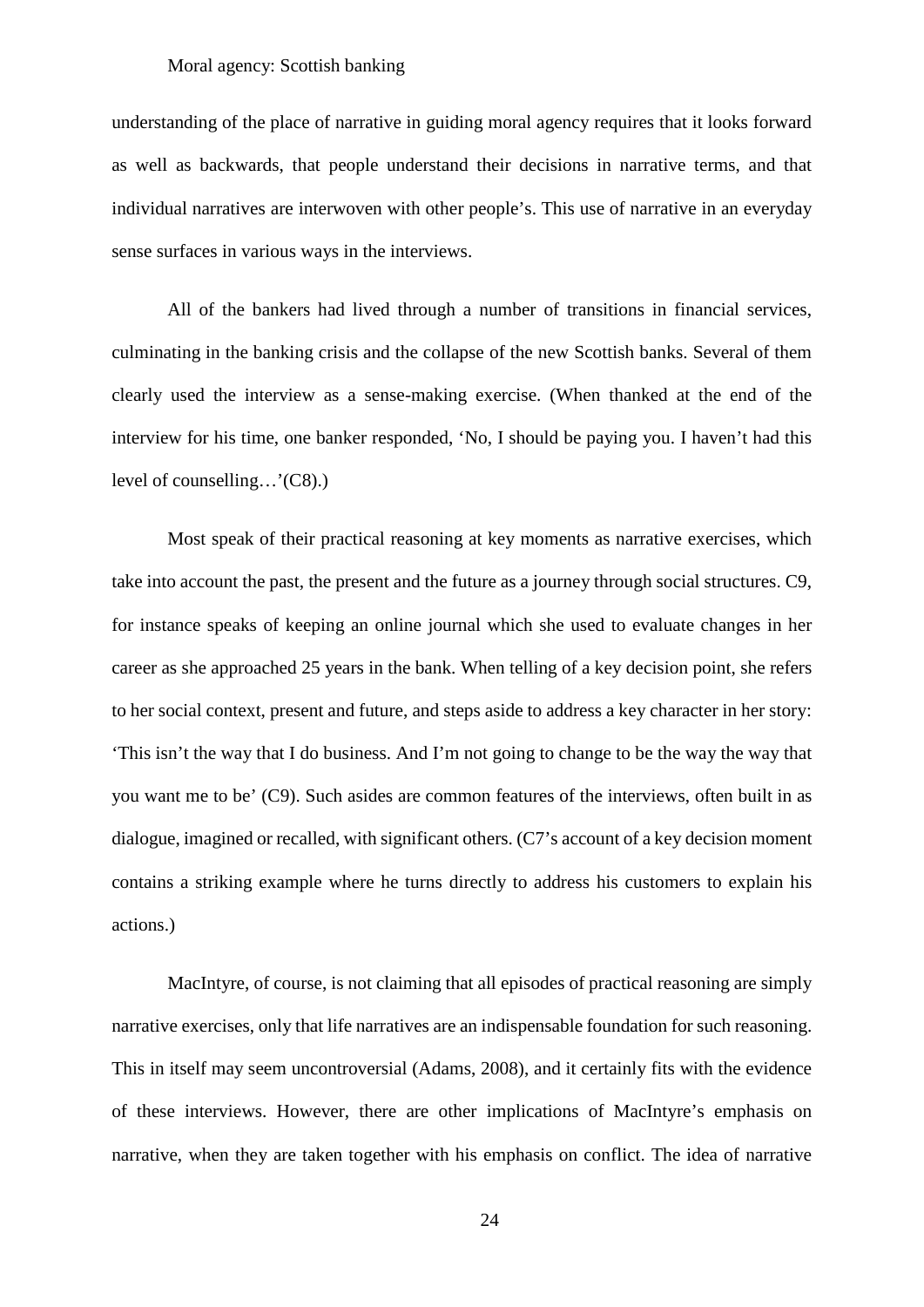unity of a human life and the accompanying idea of narrative quest – a quest for the good – are the primary epistemological devices on which the foundational virtues of integrity and constancy are based.

For any individual, given the likelihood that she or he will, over the course of time, move in and amongst a range of institutions with competing sets of goods, there are risks of a kind of moral fragmentation or compartmentalisation. This is a central feature of these stories, and each person interviewed seeks to construct an overall narrative which shows their understanding of their own coherence, even if the world of banking around them lacks it. We explore this further in the section which follows.

To summarise, we have sketched out an account of practical reasoning, based on MacIntyre, which sees people exercising moral agency in and amongst a range of social structures. Those structures are in various states of tension and sometimes of conflict, which offer and sometimes demand moral choices. In order to make sense of those choices, people rely on some form of narrative coherence which holds together the thread of their lives through their various roles and affiliations within those structures.

# **6. MacIntyre on conflict and agency**

MacIntyre offers a conflictual account of human agency and social structure. Institutions are characterised not so much by rules as by goods, and different institutions may always value different sets of goods. Different sets of goods will generally be to a greater or lesser extent in tension, and MacIntyre offers three main ways in which such tensions operate.

One kind of tension operates between rival institutions of the same type. MacIntyre is particularly interested in rival traditions of moral enquiry in the sense of philosophical and religious traditions, but the same applies to more local traditions of practice. In the narratives explored above, the tension between the culture of old banking in Scotland and that of the 'red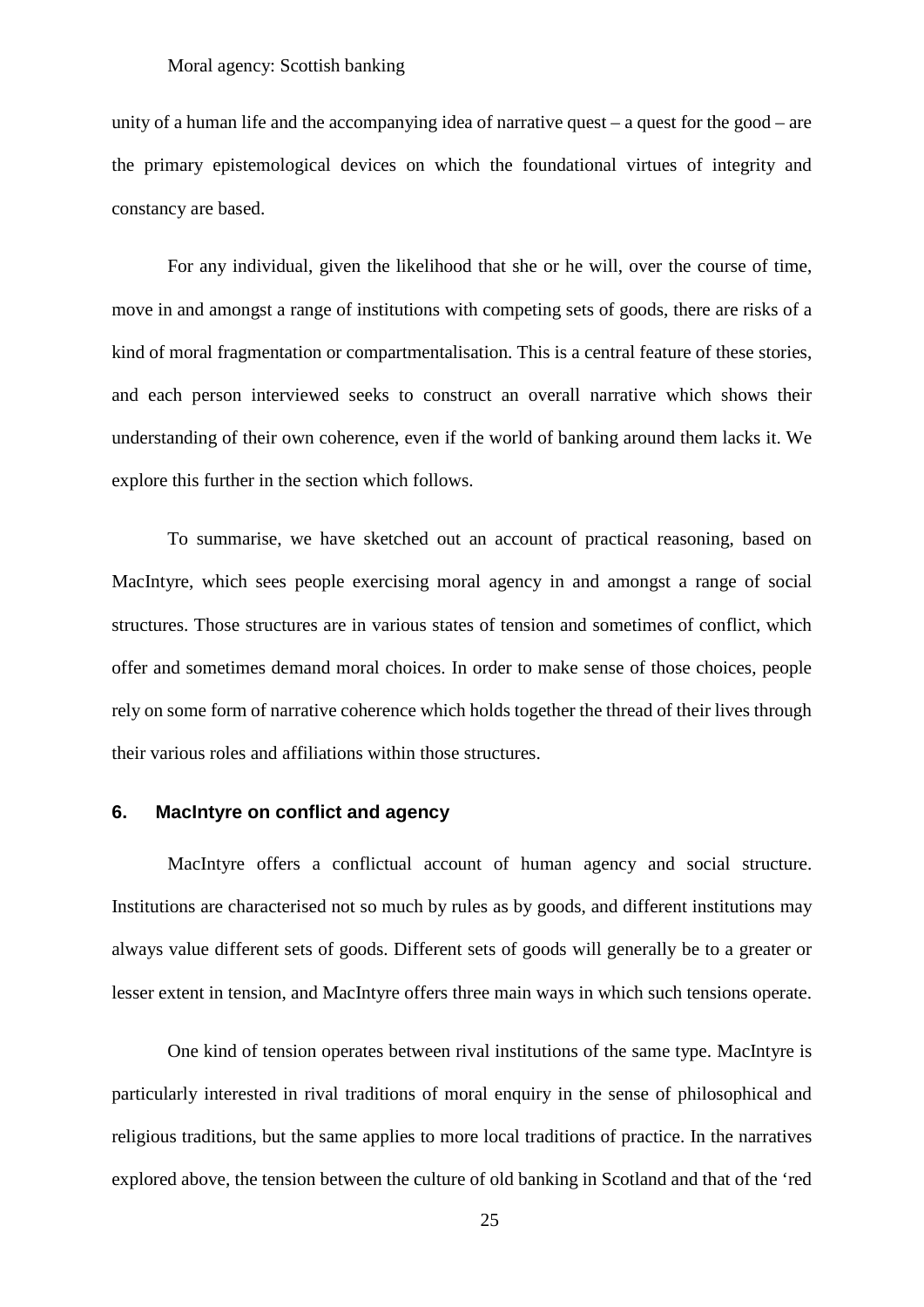brace boys' from the City of London is obvious, and to some extent this reflects a deeper tension between the traditional values of protestant capitalism in Scotland, and more secular and liberal versions of advanced capitalism arriving from England and America.

A second kind of tension operates within an institution. Again, for MacIntyre, this is particularly true of traditions of moral enquiry, and he sees a thriving tradition as in itself an ongoing argument about what is good and best. Internal conflicts within a tradition are likely to arise, of course, when it encounters a rival one, and again this is true of the stories of the transition from old to new banking. Several of the 'dyed-in-the-wool' traditional bankers were themselves actively engaged in argument and transformation. They were not simply passive recipients of external cultural forces.

A third kind of tension operates between certain different types of institution. It is central to MacIntyre's thinking that practices (professions, crafts, trades, etc.) typically pursue different kinds of goods compared to organisations. These two types of structure tend to be combined in 'a single causal order' (MacIntyre, 2007, p. 194), which is thus more or less automatically in a state of tension. For instance, a professional orchestra is not only a group of musicians practicing their art, but also an economic unit seeking financial sustainability. This tension may at times be muted and at times break into clear conflict. Again, this is clear in the bankers' career histories. They have almost no stories to tell of conflict in old banking before the 1980s. However, they also recognise that the old banking model was unsustainable in the new global environment. This inherent tension then became for many an open conflict between their professional values and the financial goals of the new banks.

MacIntyre thus gives a picture of moral agency in which people are faced with choices between competing sets of goods, in and among the various institutions in which they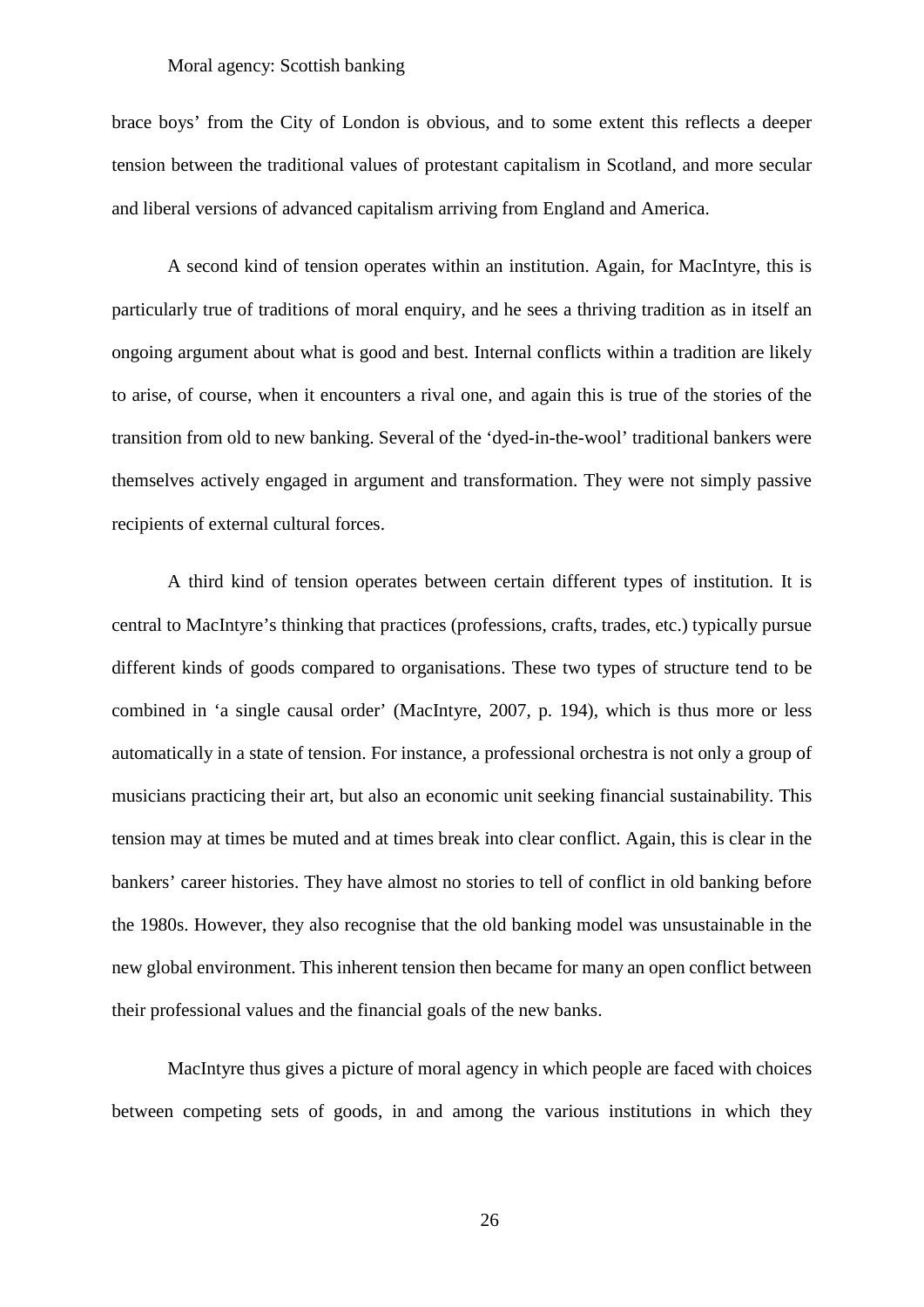participate. What does this contribute to accounts of agency and structure offered by institutional economics and critical realism, as represented by Hodgson and Archer?

With regard to institutional economics, MacIntyre offers an idea of institutions which is first of all defined by internal relationships and shared goods, rather than by rules. This is not to say that rules are unimportant, but that goods are more fundamental. When rules are considered for revision, it is very much with reference to the central goods and purposes of some given institution that such revisions are decided. Banking is a case in point. In the aftermath of the banking crisis in the UK, the parliamentary enquiry made recommendations on regulatory changes, which had been debated with reference to some core agreements about the purposes and goods of banking (Parliamentary Commission on Banking Standards, 2013). The same general tone runs throughout the empirical evidence gathered in this study.

A second key contribution from MacIntyre is his understanding of the place of conflict within and among institutions. If someone were to spend a lifetime within the confines of one institution, and that institution had one set of consistent and unchallenged rules, then that person would experience a totalising structure, which would allow for calculated action, but not for full moral agency. Understanding conflict is therefore key to understanding the way that institutions create spaces for agency, as well as transmitting habits of thought and action. In the case of Scottish banking, the tension between the traditional professional standards of the Chartered Institute and the growth imperatives of new banking is important in understanding both its historic crisis and its possible futures.

With regard to critical realism or, more accurately, realist social theory, MacIntyre offers an alternative picture to Archer's, based not on identity and the internal conversation, but on goods and interdependent narratives. When we successfully exercise practical reasoning, we do so on the basis of shared histories and projects, recognising our own quest for the good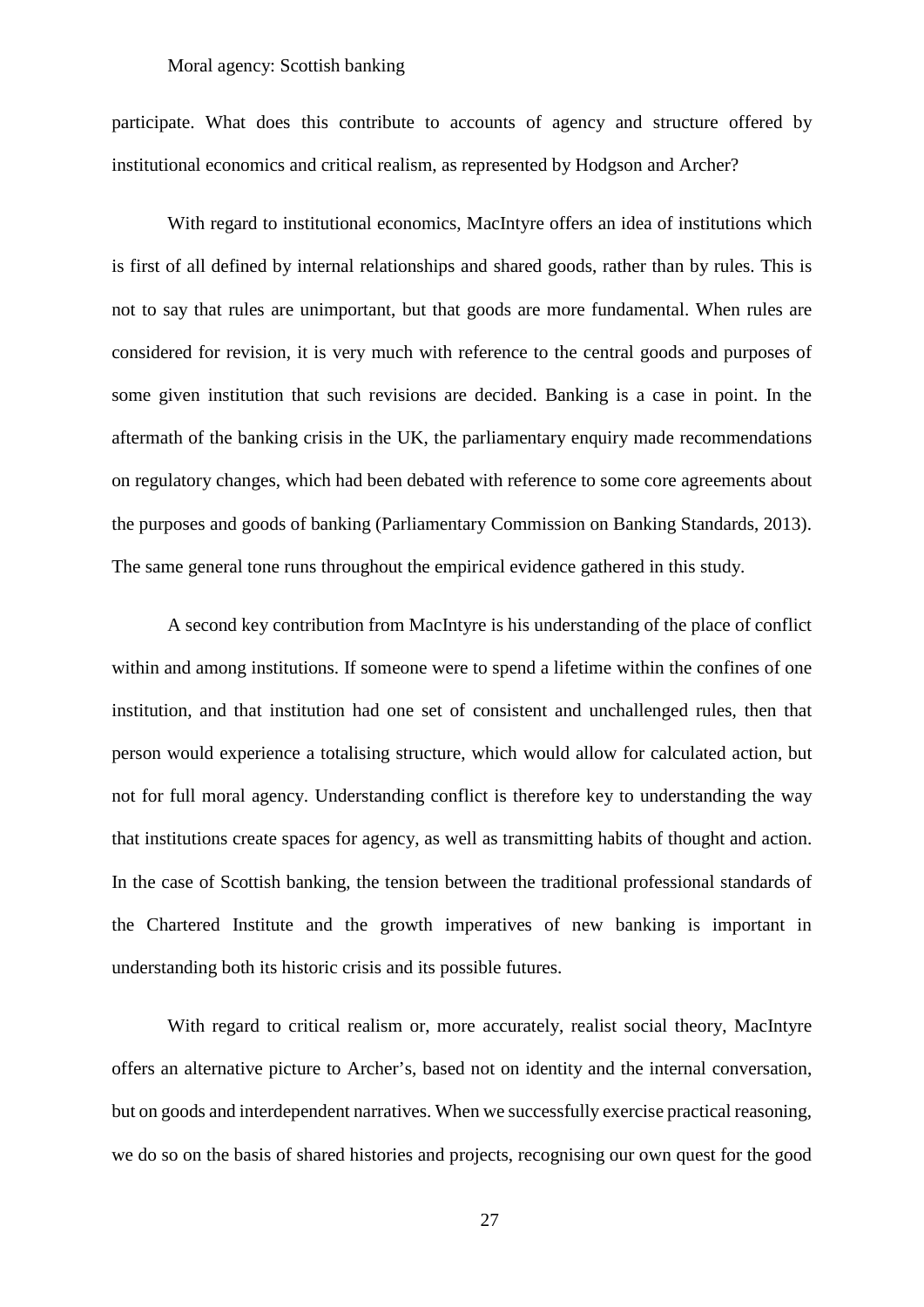as it relates to the quests of others around us. For MacIntyre, to be an independent practical reasoner is also to recognise one's dependency on others. Practical reasoning is thus always relational, whether in the early formation of practical reason through intimate relationships of care, or in later participation in practices and traditions. From this perspective, the picture Archer offers of autonomous reflexivity is one of moral isolation.

To argue that MacIntyre provides resources that may be of use to institutional economics and critical realism is not to deny limitations to his own account. Arguably, one such limitation concerns the risk of oppression within traditions, and some feminist philosophers have argued against MacIntyre's apparent attachment to the authority of tradition, particularly in Roman Catholicism (Baier, 1997; Nussbaum, 1999; Okin, 1989).

Considered as a tradition, old banking in Scotland arguably had a tendency to be totalising. It is portrayed by those most steeped in it ('dyed-in-the-wool bankers', in their own description) as internally consistent, with no evident disagreement about either goods or rules. As C3 puts it: 'generally speaking everyone was of the same sort of ilk, and would approach things in the same sort of way and from the same sort of background'. In order to take a more critical approach to the goods and standards of old banking, one would have needed an alternative perspective. One such perspective is hindsight: 'Well, was it wonderful when banking was a cartel, when most people didn't have access to banking?' (C4).

Another alternative perspective is that of oppression. It is noticeable in our empirical data that, compared to their male counterparts, the two female participants are distinctly positive about the openness and flexibility of career progression available to them in new banking. For those who were excluded from managerial careers because of class background or sex, injustice may have been systemic in old banking. This is vividly exemplified in a collection of cartoons hidden in 'Ledger 99'in the archives of the Bank of Scotland by Robert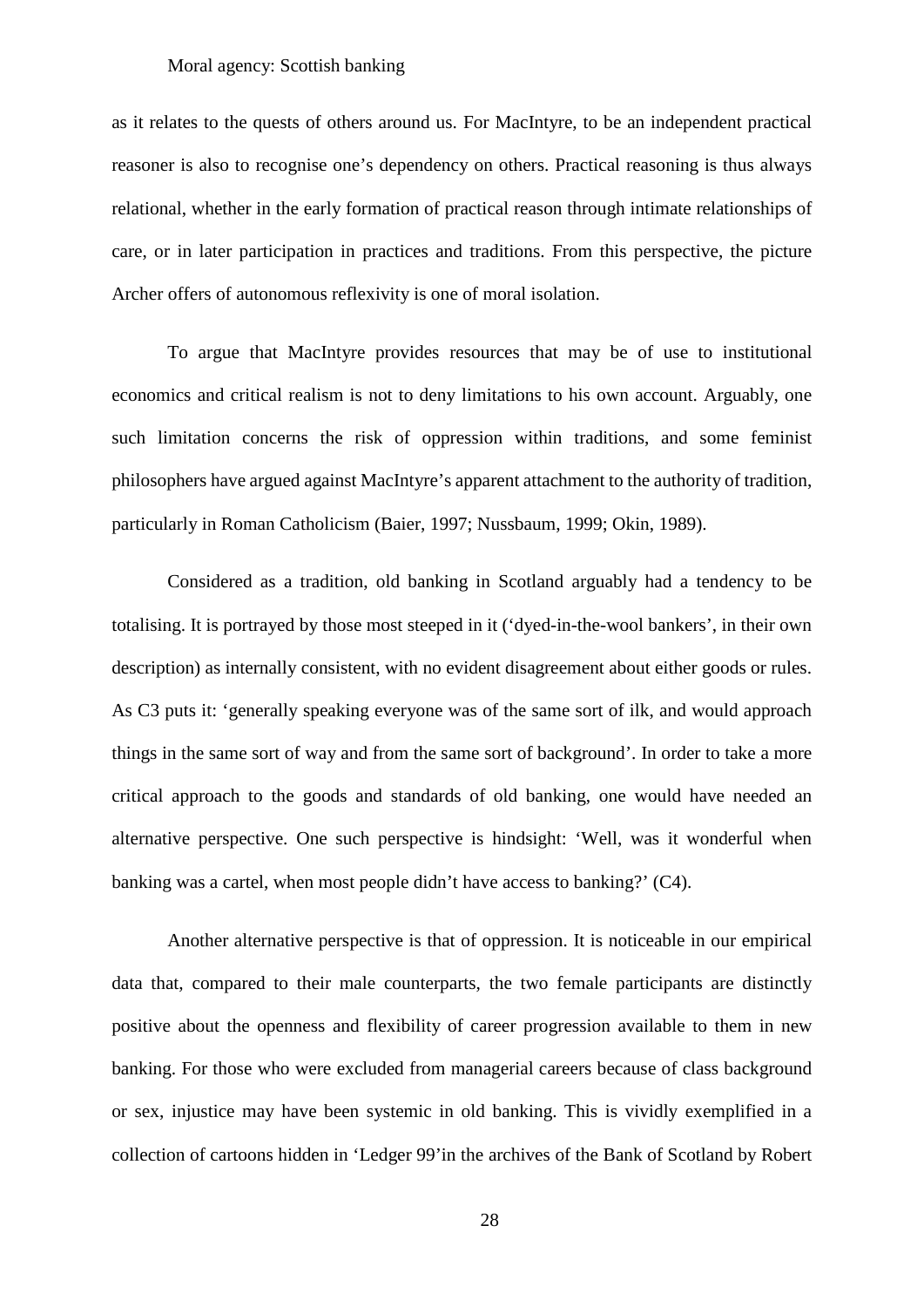Shirlaw, a clerk who joined the bank in 1899. They 'overwhelmingly depict the daily grind of the bank clerk and the management style of his superiors' (McKinlay 2002, p.613). The portrait is unflattering, but still recognisably the same culture as that recalled in conversations in 2013, with a core emphasis on morality, attention to detail, and routine. As McKinlay (2002, p.609) puts it: 'Maintaining the continuity and absolute clarity of banking procedures was morally cleansing.'

If this highlights the dangers of monolithic institutions, it also highlights the importance of MacIntyre's detailed and patient exploration of the interaction of different traditions and different types of social structure, partly because it contributes to an overall understanding of how institutions enable agency and partly because it provides texture and plurality to that picture. It is these complex interactions between different kinds of social institution, from families, to practices, organisations, languages and so on, which form the moral landscape through which individual practical reasoners move.

One of the practical implications of this is to draw attention to the significance of institutions which can provide a counterweight to the power of large commercial organisations. In the case of Scottish banking, this may imply a need to strengthen not only regulatory regimes, but also the role of organisations such as the Chartered Bankers Institute in upholding professional standards.

# **7. Conclusion**

In order to understand the link between human agency and social structure, we need to understand not only mechanisms of regularity, but also of conflict. It is important to understand how habituation is transmitted via institutions, but it is also essential to understand tension within and among institutions in order to account for the exercise of full moral agency. In MacIntyre's philosophy, this tension concerns the pursuit of goods. At any given point of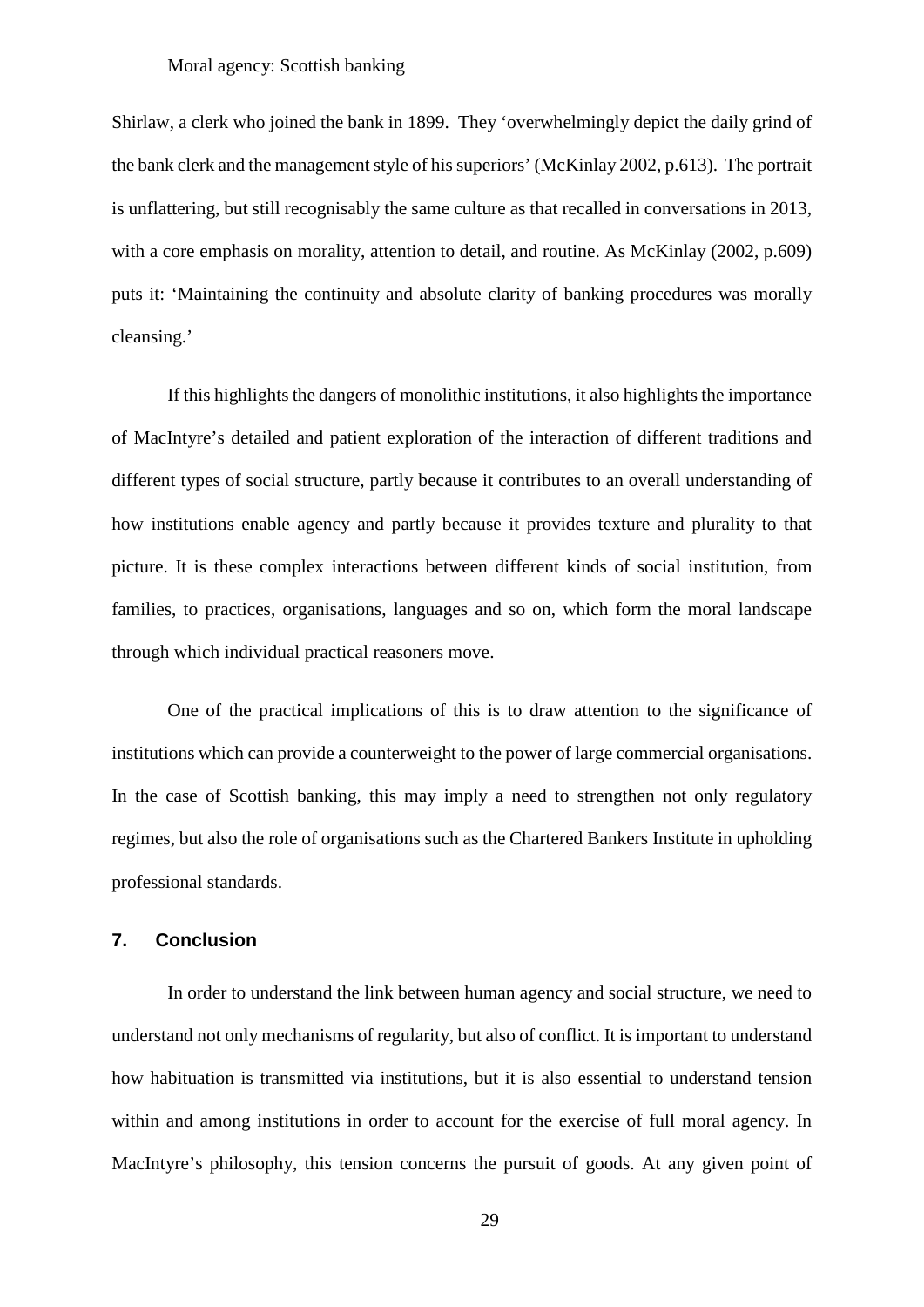decision, we need to know which goods we are pursuing in order to proceed, and moments of moral decision are determined by our choosing some particular good rather than others.

In order to understand the way such tensions, conflicts and choices are available to us in some given institutional landscape, it is helpful to understand the dynamics of those conflicts in different types of institution. It is helpful, for instance, to understand how traditions are embedded in languages, how practices are often in conflict with organizations, or how moral agency is enabled by one's early upbringing and how that might be brought into conflict with later experience. We also need an account of the way that individual moral agents make sense of this complex landscape over time, a faculty which is narrative and relational, before it is analytic.

## **References**

- Adams, T. E. (2008), 'A review of narrative ethics', *Qualitative inquiry,* **14**(2): 175-194.
- Archer, M. S. (2002), 'Realism and the problem of agency', *Alethia,* **5**(1): 11-20.
- Archer, M. S. (2003), *Structure, agency, and the internal conversation*, Cambridge: Cambridge University Press.
- Baier, A. (1997), 'What do women want in a moral theory?' In R. Crisp, & M. A. Slote (Eds.), *Virtue ethics*, Vol. 10: 263-277, Oxford: Oxford Readings in Philosophy.
- Beabout, G. R. (2012), 'Management as a domain-relative practice that requires and develops practical wisdom', *Business Ethics Quarterly,* **22**(2): 405-432.
- Beadle, R., & Moore, G. (2011), MacIntyre, neo-Aristotelianism and organization theory. In H. T. a. R. Chia (Ed.), *Philosophy and Organization Theory* (pp. 85-121).
- Cornwell, J. (2010), 'MacIntyre on money', *Prospect Magazine*(176).
- Elder-Vass, D. (2007), 'For emergence: Refining Archer's account of social structure', *Journal for the Theory of Social Behaviour,* **37**(1): 25-44.
- Fleetwood, S. (2008), 'Structure, institution, agency, habit, and reflexive deliberation', *Journal of Institutional Economics,* **4**(2): 183-203.
- Fuller, C. (2013), 'Reflexivity, relative autonomy and the embedded individual in economics', *Journal of Institutional Economics,* **9**(1): 109-129.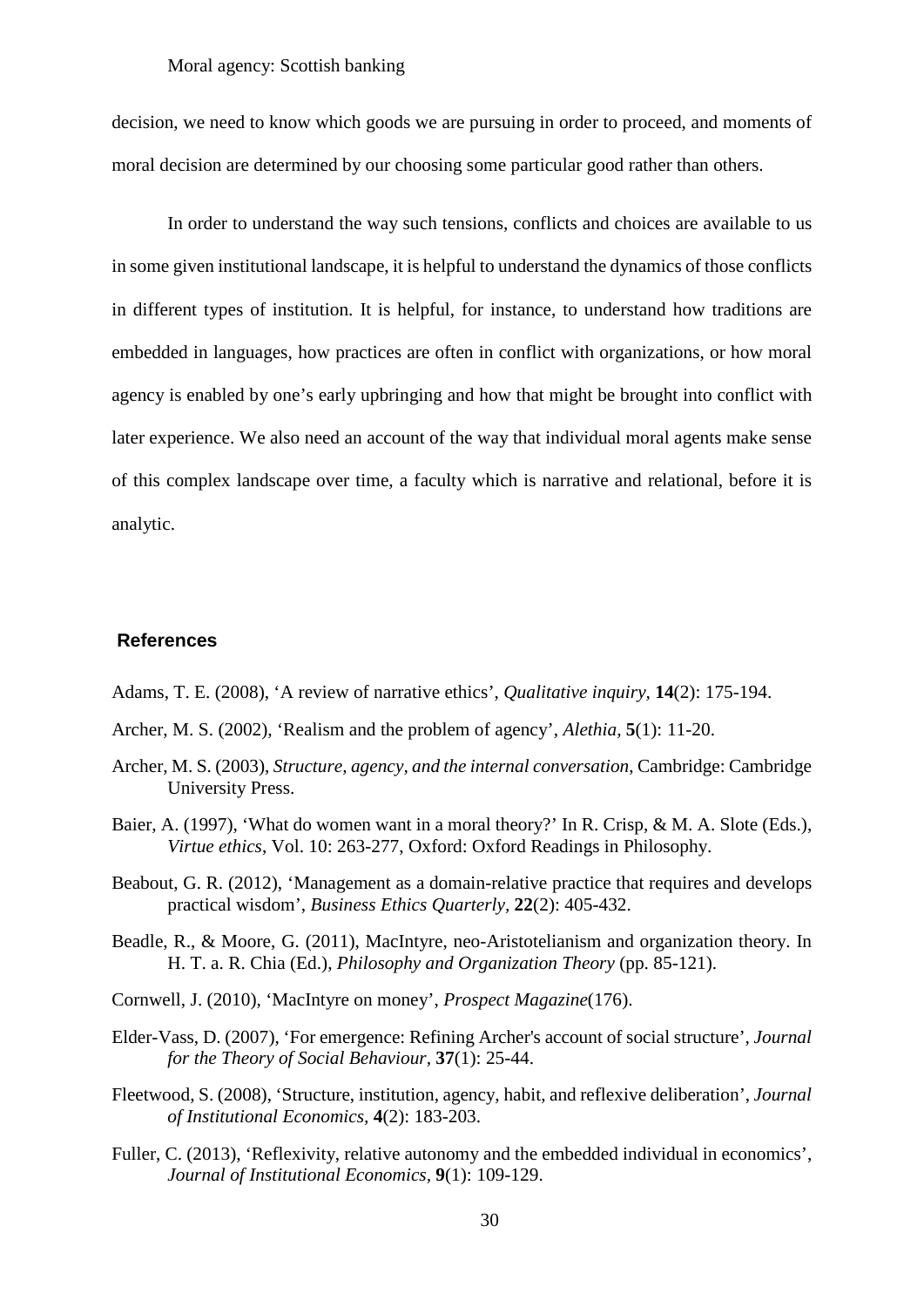- Fusch, P. I., & Ness, L. R. (2015), 'Are we there yet? Data saturation in qualitative research', *The qualitative report,* **20**(9): 1408-1416.
- Giddens, A. (2014), *Essential concepts in sociology*, Cambridge : Polity.
- Government, U. K. (2013), *Scotland Analysis: Financial Services and Banking*, HMSO.
- Held, V. (1995), *Justice and care : essential readings in feminist ethics*, Boulder, Colo.: Westview Press.
- Hodgson, G. M. (2004), *The evolution of institutional economics*, London: Routledge.
- Hodgson, G. M. (2007), 'Institutions and individuals: Interaction and evolution', *Organization Studies,* **28**(1): 95-116.
- Hodgson, G. M. (2015), 'On defining institutions: rules versus equilibria', *Journal of Institutional Economics, 11*(3), 497-505.
- Kittay, E. F. (1999), *Love's labor : essays on women, equality, and dependency*, New York: Routledge.
- Knight, K. (2008), 'Practices: the Aristotelian concept', *Analyse & Kritik,* **30**(1): 317-329.
- Lutz, C. S. (2004). *Tradition in the ethics of Alasdair MacIntyre : relativism, Thomism, and philosophy.* Lanham, Md.: Lexington Books.
- Lutz, C. S. (2018), 'Alasdair Chalmers MacIntyre (1929-)', *The Internet Encyclopedia of Philosophy.* Retrieved from https://www.iep.utm.edu/mac-over/#H5
- Machura, P. (2007), 'MacIntyre a Gadamer', *Studia Philosophica Wratislaviensia,* **2**(2): 79- 95.
- MacIntyre, A. (1988), *Whose justice? Which rationality?* Notre Dame, Ind.: University of Notre Dame Press.
- MacIntyre, A. (1994), *Three rival versions of moral enquiry: Encyclopaedia, genealogy, and tradition*, University of Notre Dame Pess.
- MacIntyre, A. (1999a), *Dependent rational animals : why human beings need the virtues*, London: Duckworth.
- MacIntyre, A. (1999b), 'Social Structures and their Threats to Moral Agency', *Philosophy,*  **74**(3): 311-329.
- MacIntyre, A. (2007), *After virtue : a study in moral theory* (3rd ed.), London: Duckworth.
- MacIntyre, A. (2015), 'The irrelevance of ethics'. In A. Bielskis & K. Knight (Eds.), *Virtue and economy: Essays on morality and markets* (pp. 7-21), Farnham: Ashgate.
- MacIntyre, A. (2016), *Ethics in the conflicts of modernity : an essay on desire, practical reasoning, and narrative*, New York: Cambridge University Press.
- Mason, J. (2002), *Qualitative researching* (2nd ed.), London: Sage Publications.